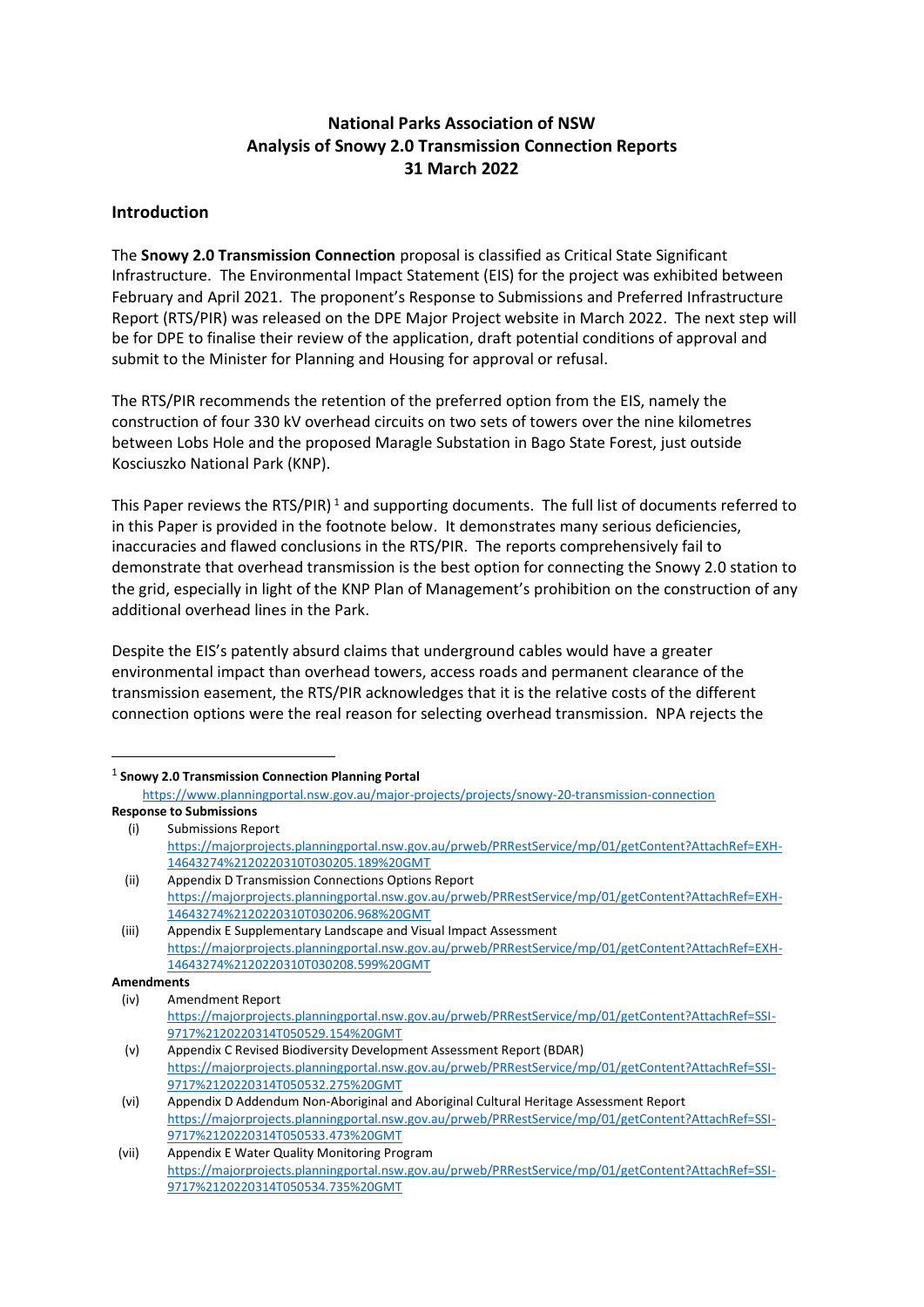proposition that the commercial interests of Snowy Hydro, the entity that will bear the costs of the transmission connection, should be elevated above the statutory status of the National Park and the biodiversity, landscape and cultural values it protects. Snowy Hydro and TransGrid were both fully aware of the long-standing prohibition on new overhead transmission in KNP. Any higher costs associated with underground connection simply reflect the fact that the operating environment of Snowy 2.0, and indeed the Snowy Mountain Scheme, is a protected area of national and international significance. As a consequence, the only acceptable options are those which minimise or avoid adverse impacts on the National Park.

Further, it is simply ludicrous to suggest that, in the context of a Snowy 2.0 project with expenditures exceeding \$10 billion, that the additional costs associated with an underground transmission connections would jeopardise the Snowy 2.0.

The RTS/PIR do not provide any basis for concluding that overhead transmission is the best option for connecting the Snowy 2.0 power station to the grid. Approval should be denied and a fresh set of SEARS issued for an underground connection.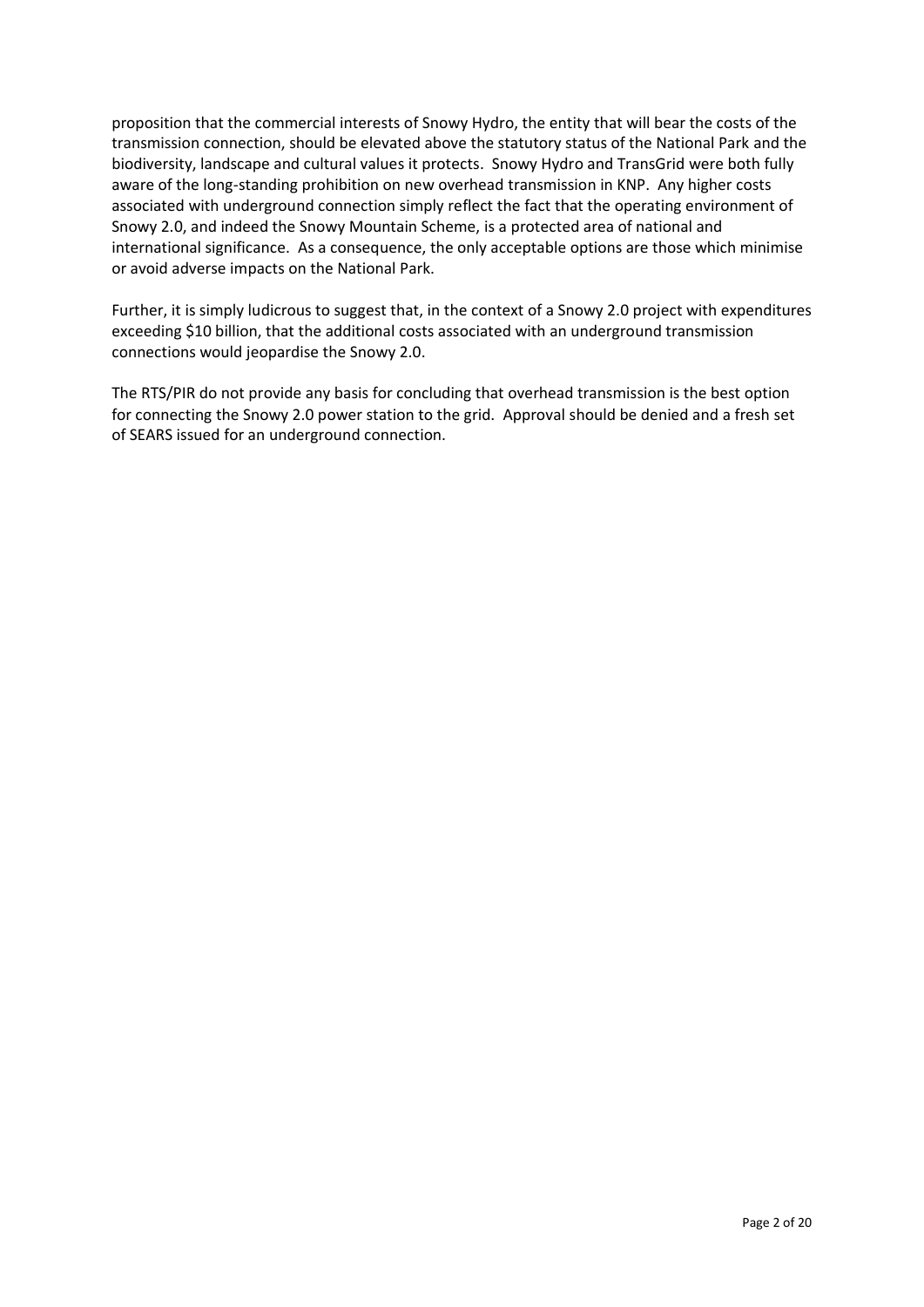### **Executive Summary**

- Additional overhead transmission lines are prohibited in KNP, under the 2006 Plan of Management (POM) – "*any additional transmission is to be located underground".*
- Snowy Hydro and TransGrid were fully aware of this long-standing requirement.
- TransGrid acknowledges this in both the EIS and RTS, but states it was advised that the NSW Government will exempt Snowy 2.0. The Government is currently proposing an amendment to the POM that would permit overhead lines. NPA has advised Government that we have legal advice indicating that any such amendment is challengeable due to lack of adherence to legislated processes and apprehended bias by the Minister.
- Overhead transmission lines have not been built in a NSW national park for 50 years. Underground cables are commonplace in areas of environmental value and natural beauty throughout the world.
- There are no technical impediments for underground cables in KNP. In fact, underground cables have many operational advantages, being invulnerable to bushfire, severe weather and other physical impacts and having less outages.
- Undergrounding will be more expensive, but that should not be a consideration for the government when assessing the EIS. Cost is not included in the SEARS. Snowy Hydro should not be treated any differently or more favourably than any other developer by the Government amending legislative requirements to minimise the cost of the project, especially for such a massive industrial project in a national park.
- All costs of the transmission connection will be paid for by Snowy Hydro, and will have no impact on the people of NSW as mistakenly stated in the RTS.
- TransGrid has eliminated undergrounding on the basis of extra cost, alone:

*"After consultation with DPIE and NPWS, it was resolved that Options 5, 6, 8 and 9 [i.e. the underground options] would not proceed to a detailed assessment as, primarily, they did not meet the evaluation criteria relating to economic factors, specifically they significantly increased the Project's economic risk".*

TransGrid has adopted the cheapest option and then claimed it has avoided/minimised its environmental impacts (but doing so for overhead lines is not possible):

*"Transgrid have landed on a solution based on the three main evaluation criteria which balances cost and avoids and minimises impacts as far as is reasonably practicable".*

- The underground cost estimates seem inordinately high. They should be tested with a call for Expressions of Interest to major international cable installers.
- Connecting Snowy 2.0 to the existing Lower Tumut Switching Station (LTSS), rather than the proposed Maragle Substation, has significant benefits to the National Electricity Market (NEM) and the people of NSW. TransGrid has again rejected this alternative for spurious and incorrect reasons.
- If overhead lines to Maragle are to be considered, only two circuits on one set of (slightly taller) towers are necessary, halving the environmental impact.
- The RTS/PIR fails to address the substantive issues in NPA's EIS submission, 2 Apr 2021, the Open Letter to Ministers Stokes and Kean, 18 Jan 2021 and the Victorian Energy Policy Centre Review of the HumeLink Project Assessment Conclusions Report, Sep 2021.
- The RTS/PIR should be rejected and TransGrid required to resubmit a proposal for underground cables, preferably to LTSS.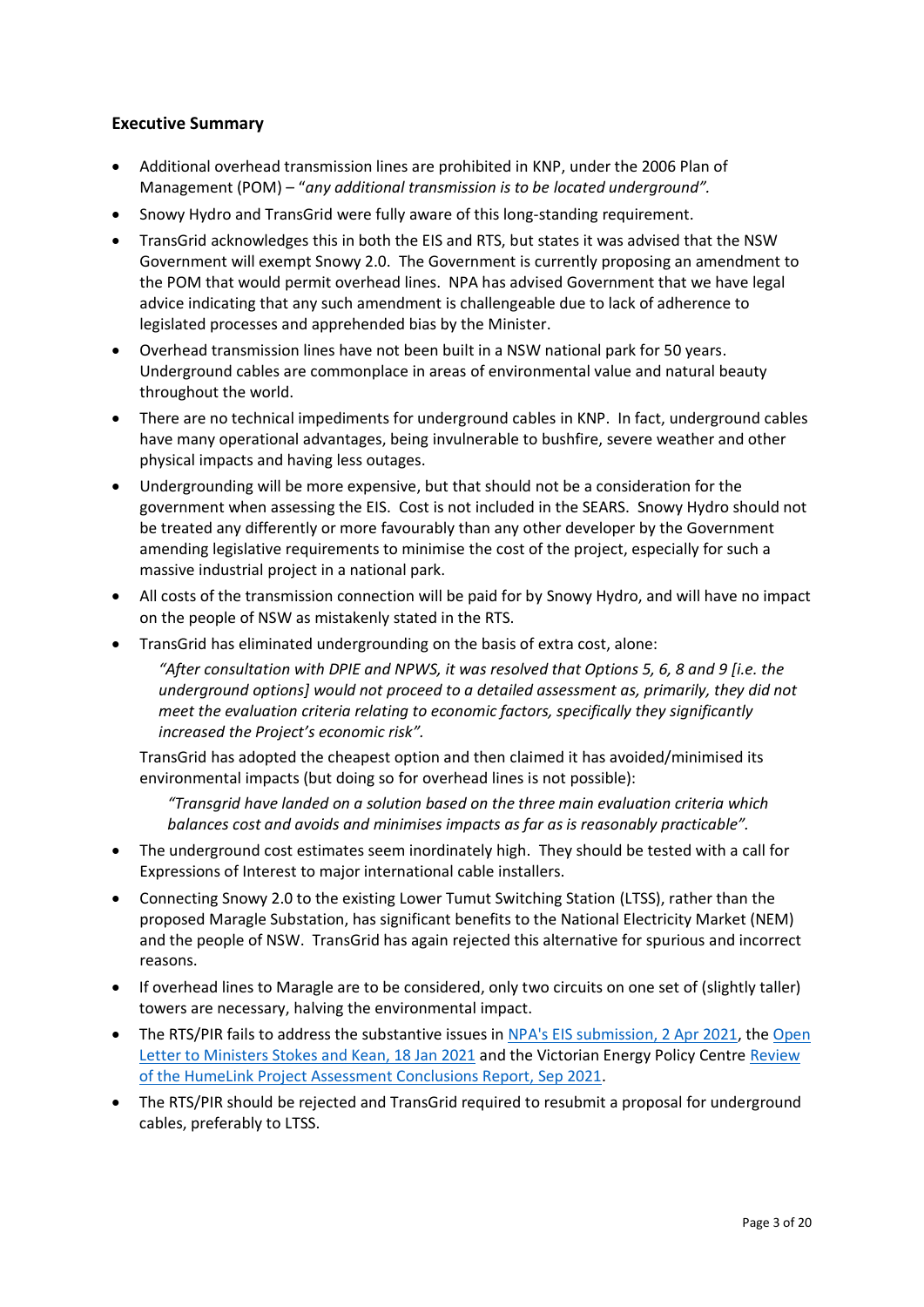### **Key issues**

- 1. The primary reason stated for the transmission connection project is that it is Critical State Significant Infrastructure for Snowy 2.0, which is *"the largest committed renewable energy project in Australia"*. However, Snowy 2.0 is not a renewable energy project. It is simply a big battery and hence is not renewable, as are conventional hydro generators that rely on catchment rainfall inflows. And it will be the least efficient battery on the NEM, losing 25% of energy cycled from pumping to generation.
- 2. The transmission connection project constitutes just the first nine kilometres of three hundred and sixty kilometres of double-circuit transmission lines (HumeLink) needed to connect Snowy 2.0 to the grid.
- 3. Of the 40 Environmental Impact Statement (EIS) submissions, 65% opposed the project, 35% provided advice/comments and none provided support.
- *4.* The National Parks & Wildlife Service (NPWS) has not opposed the project and only offered a few minor suggestions in its EIS submission. Whilst NPWS is responsible for protecting and enhancing the values and condition of Kosciuszko National Park (KNP), it has stood by meekly whilst vast areas are being destroyed across 35 kilometres of the Park. This is even more reprehensible because the Park's Plan of Management (POM) explicitly "*requires any additional transmission to be located underground".* There is no evidence that NPWS defended the POM – in fact it has done the opposite by issuing a draft amendment to the POM to exempt Snowy 2.0 from having to locate the transmission connection underground.
- *5.* It is repeatedly stated in the RTS reports that the Department of Planning & Environment (DPE) and NPWS never questioned the use of overhead lines and have in fact facilitated the proposal: *"the scoping report submitted to DPE was based on an overhead connection and, subsequently, SEARs were issued on that basis. At that time, DPE did not question this design approach"*.

This and other references throughout the reports again confirm that the Government/Minister supported overhead lines from the outset and did not abide by the POM requirement.

*6.* The reports repeat the acknowledgement in the EIS that the project is inconsistent with the POM:

*"the KNP PoM expressly requires any additional transmission lines in KNP to be located underground and for existing overhead lines to be rationalised wherever possible. Consequently, the project is currently not consistent with the KNP PoM and an amendment to the KNP PoM will be required to enable Snowy 2.0 to connect to the grid via an overhead transmission connection".*

7. Twelve options are provided<sup>2</sup> but were quickly narrowed down to two, both overhead lines, one

Option 3 – Overhead to UTSS

<sup>2</sup> Page 27 of Submissions Report:

**Overhead to Maragle**

Option 1 – Overhead to Line 2

Option 2 – Overhead to Line 1

<sup>•</sup> Option 4 – Overhead to Line 64 (**This is the 'project' proposed in the EIS/RTS)**

**Underground to Maragle**

<sup>•</sup> Option 5 – Deep cable tunnel to Line 64 (This option is presented as Alternative A (with tunnel construction) in NPA's submission)

<sup>•</sup> Option 6 – Trench to Line 64 (This option is similar to Alternative B in NPA's submission)

<sup>•</sup> Option 7 – Horizontal directional drilling (HDD) to Line 64 (This option is presented as Alternative A (with HDD) in NPA's submission)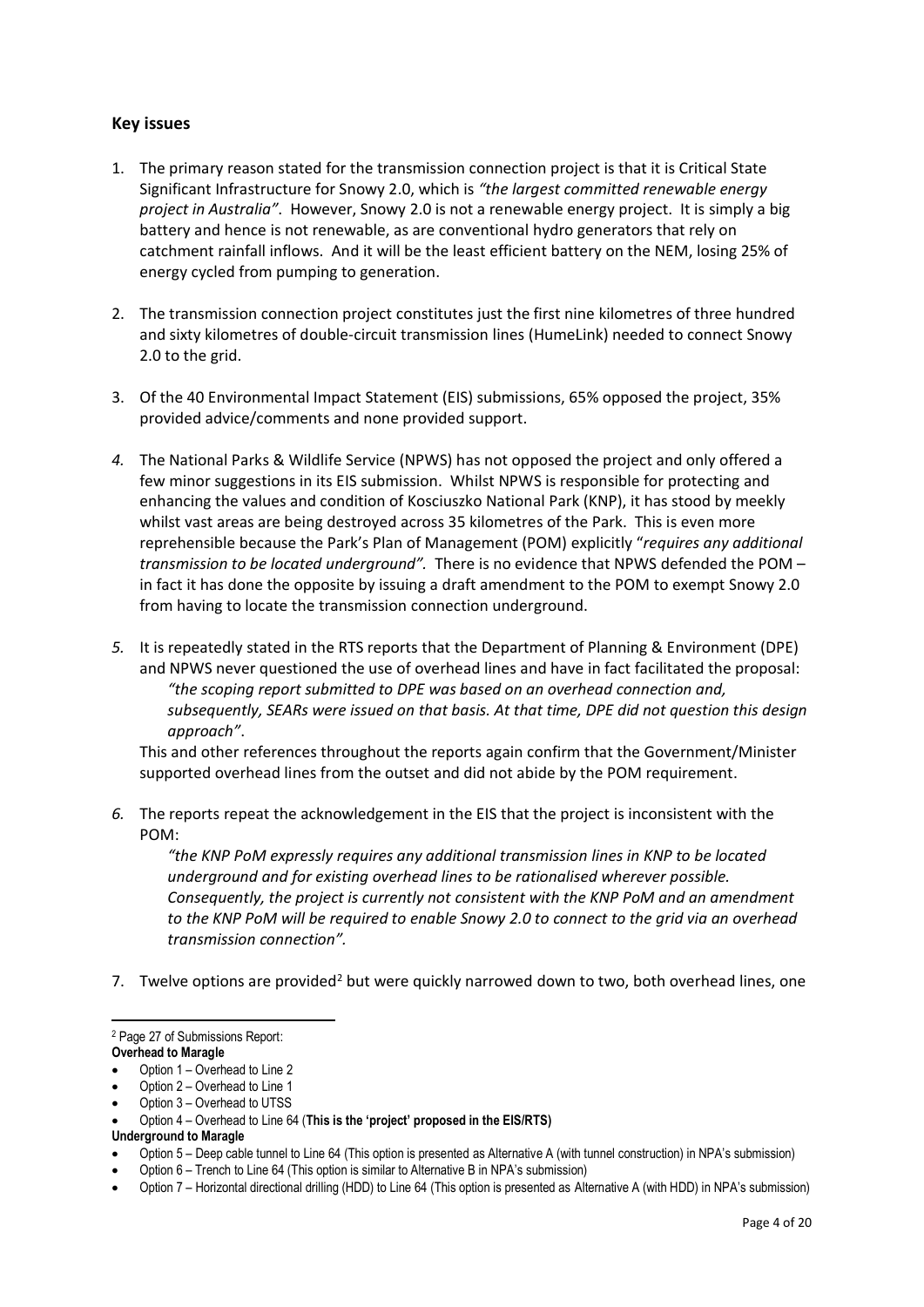to the proposed Maragle Substation (the preferred Option 4) and the other to the existing Upper Tumut Switching Station (UTSS). The latter option was requested by DPE, but is clearly no more than a straw-man option, being one of the least attractive of all twelve options.

- 8. Some of the underground options to Maragle are deemed to be unviable due to the steep terrain. However, underground cables are being installed in other parts of Snowy 2.0 with far steeper and more challenging terrain.
- 9. All underground options were dismissed after *"it was resolved with DPIE and NPWS that they did not meet the evaluation criteria relating to economic factors"*. The cost of the project to Snowy Hydro has nothing to do with DPE and NPWS, especially as the SEARS makes no mention of project costs nor that cost is a determining factor.
- 10. Whilst the report 'examines' five project objectives Network & Connectivity, Constructability & Design, Economic factors, Community & Environment and Best practice safety requirements – environment is well down the list (and lumped in with community).
- *11.* The RTS attempts to downplay the influence of cost, but concludes that *"Transgrid have landed on a solution based on the three main evaluation criteria which balances cost and avoids and minimises impacts as far as is reasonably practicable".* Clearly cost is the predominant criteria and environmental impacts are only minimised where reasonably practical (which turns out to be very little).
- 12. It is estimated that overhead lines to Maragle will cost \$290m, versus a hybrid trench/deep cable tunnel at \$1,087m, or a deep cable tunnel at \$1,393m. These costs seem high, especially for a connection of only nine kilometres plus part of a substation.
	- By comparison, the cost of HumeLink, which will have a much higher capacity, covers 360 km and includes two new and one augmented substation, is (just) \$3,315m.
	- Also, the cost of the tunnelling options seem high compared to the Snowy 2.0 Main Works contract of \$5,100m, encompassing 27 km of 11 m diameter water tunnels, a further 10 km of other tunnels, two enormous underground caverns and electro-mechanical equipment for the pumping/generating station, plus other ancillary works. That \$5,100m cost includes three km of underground cables from the station to Lobs Hole Switchyard (one-third the distance from Lobs Hole to Maragle) and the switchyard itself.
- 13. A simple and quick way to test the underground cost is to issue to the market a request for expressions of interest with an indicative estimate.
- 14. Even if the estimates are correct and an underground connection is about \$800m more expensive than overhead lines, this extra amount equates to less than 10% of the \$10+bn all-up cost of Snowy 2.0 and its connection to the grid. The Snowy 2.0 Main Works are costing \$billions extra to be built underground – there is no reason not to build the entire project underground.

15. The RTS clearly demonstrates that underground options have superior environmental outcomes.

**Connection to LTSS rather than Maragle**

- Option 10 Trench to LTSS
- Option 11 Overhead to LTSS

<sup>•</sup> Option 8 – Hybrid trench/deep cable tunnel to Line 64 (This option is a combination of Alternative A and B in NPA's submission)

<sup>•</sup> Option 9 – Hybrid trench/submarine cable to LTSS (This option is presented as Alternative C in NPA's submission. This option is also similar to Alternative E2 in NPA's submission)

<sup>•</sup> Option 12 – Deep cable tunnel to LTSS (This option is similar to Alternative D in NPA's submission).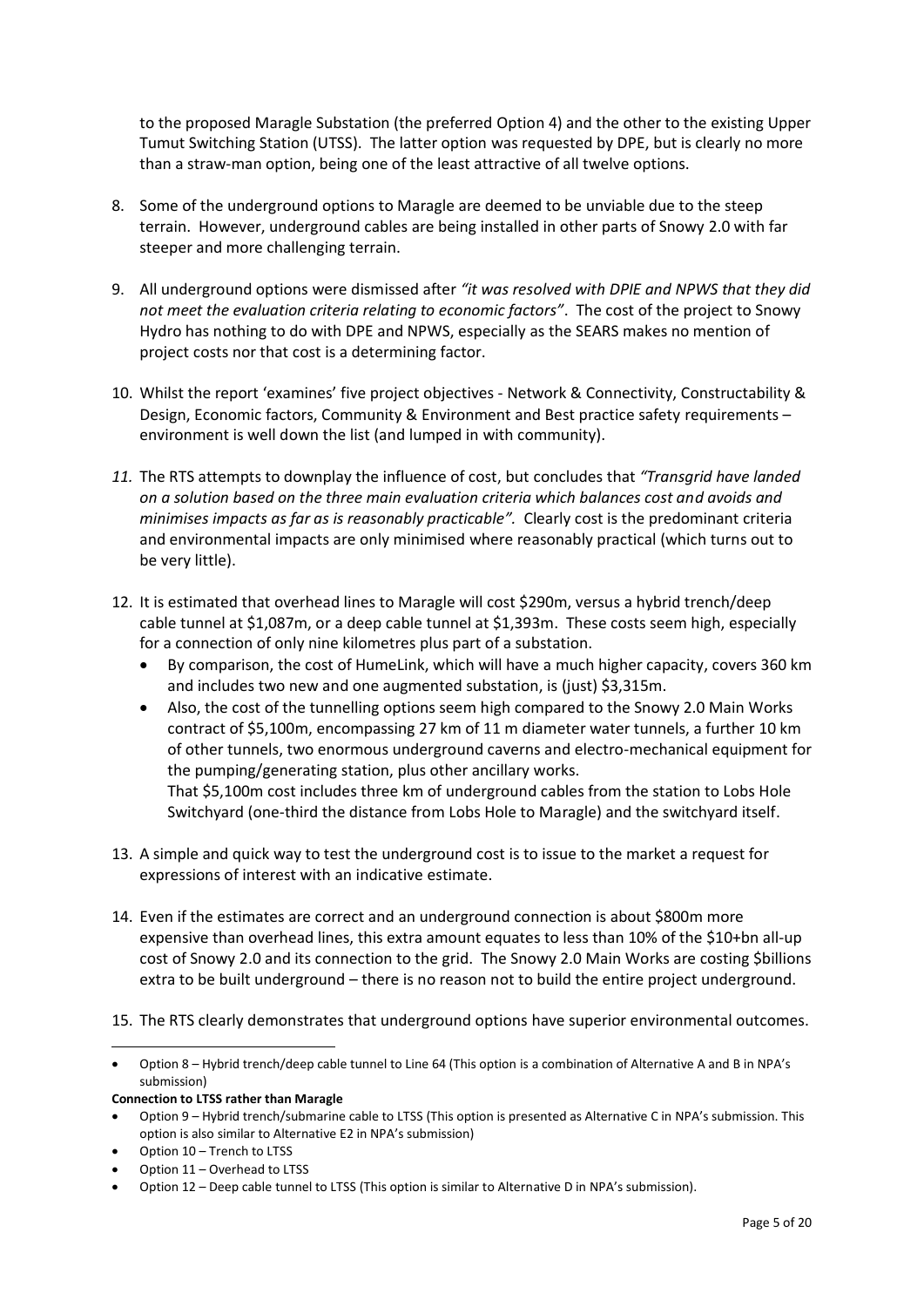- 16. The options for connecting to Lower Tumut Switching Station (LTSS) are dismissed for the same spurious and incorrect reason given in the EIS, that they *"do not ensure the resilience and reliability of the NEM in the context of dramatically increased intermittent generation from renewable sources".*
	- The RTS proposal to locate HumeLink adjacent to the existing transmission circuits just to the north of LTSS exacerbates the claimed problem. NPA's EIS Submission and the VEPC Paper on HumeLink effectively discount this 'reason', and observe that HumeLink can be routed away from existing lines if this was thought to be a concern.
	- Paradoxically, TransGrid proposes to position HumeLink adjacent to existing 330 kV lines on the route near Tumut. This poses similar bushfire outage risks to those claimed for nearer to LTSS.
- 17. No recognition is given to the SEAR's requirement to assess cumulative impacts of the project on top of the existing Snowy Scheme and transmission lines through KNP. No doubt this cumulative impact is the very reason that the POM prohibits additional overhead transmission.
- 18. The reports argue (unconvincingly) for the need for four, rather than two, 330 kV circuits and against higher towers with less easement clearing.
	- Two high-capacity 330 kV circuits will provide sufficient capacity. The risk of bushfires continues to be overstated – if it were the problem claimed then undergrounding will solve it.
	- Slightly higher towers will almost eliminate the need for any easement clearing.
- 19. TransGrid disputes the visual impact of the project will be greater than that of existing transmission lines throughout KNP, even though the towers will be more than twice the size. The Submissions Report states that the average tower height is 56.43 metres, with no towers of 75 metres. However, the Options Report states that the transmission lines will be suspended by approximately 42 steel lattice towers (21 pairs), with the towers being approximately 75 metres high.
- 20. It is mentioned that naturally occurring asbestos (NOA) is present along the route of the line, but no method to address the issue is provided – *"If NOA is determined to be present, it would be managed and disposed of at a suitable licenced facility or a dedicated Snowy 2.0 approved NOA emplacement area and in accordance with a dedicated NOA management plan.*
- 21. The RTS repeatedly states that measures have been taken to mitigate the environmental impact of overhead lines, but few are outlined. Realistically there are none of any significance, other than undergrounding.
- 22. Offset payments of \$11.4m in KNP and \$21.95m outside KNP have been calculated, purportedly *"resulting in a positive benefit for the biodiversity values of the KNP over the long-term".* It seems odd that the offset payments for outside KNP are twice those within the Park.
- 23. TransGrid lauds its public consultation, but it has not initiated any consultations with NPA or its energy experts.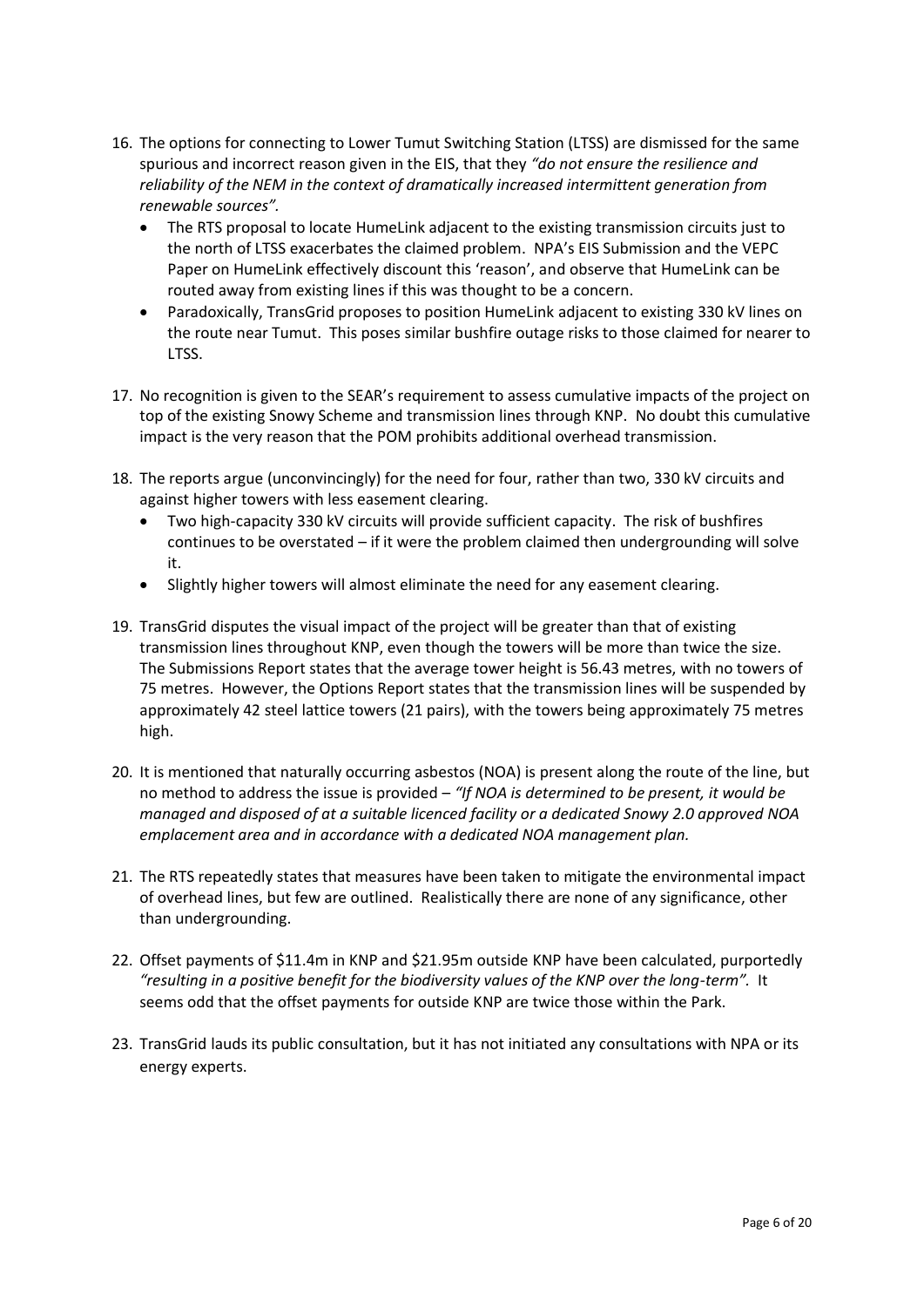# **Detailed Comments on the Submissions Report**

| Pge                 | <b>TransGrid</b>                                                                                                                                                                                                                                                                                                                                                                                                                                                                                                                                           | <b>Comments</b>                                                                                                                                                                                                                                                                               |
|---------------------|------------------------------------------------------------------------------------------------------------------------------------------------------------------------------------------------------------------------------------------------------------------------------------------------------------------------------------------------------------------------------------------------------------------------------------------------------------------------------------------------------------------------------------------------------------|-----------------------------------------------------------------------------------------------------------------------------------------------------------------------------------------------------------------------------------------------------------------------------------------------|
| $\mathbf{1}$        | To connect Snowy 2.0 to the NEM, a new transmission<br>connection is required.                                                                                                                                                                                                                                                                                                                                                                                                                                                                             | Avoids mentioning the 360km of<br>HumeLink to complete the<br>connection.                                                                                                                                                                                                                     |
| $\mathbf{1}$        | Option A minimises disturbance within a mapped high risk<br>naturally occurring asbestos (NOA) zone.                                                                                                                                                                                                                                                                                                                                                                                                                                                       | First mention of NOA.                                                                                                                                                                                                                                                                         |
| $\overline{2}$<br>8 | The project would also provide a connection point into<br>Transgrid's southern network reinforcement project (HumeLink),<br>which when completed would strengthen the southern network,<br>including reducing constraints on Line 64, and would allow the<br>export of the full capacity of Snowy 2.0 across the broader<br>transmission system. HumeLink is not the subject of this EIS or<br>application.<br>Of the 40 submissions, 65% opposed the project, 35% provided<br>advice/comments and no submissions (0%) provided support for<br>the project | A rather disingenuous<br>description of HumeLink as<br>being an ancillary project to<br>"reduce capacity constraints on<br>Line 64". HumeLink is just as<br>essential to connecting Snowy<br>2.0 to the grid as is the project.<br>"no submissions (0%) provided<br>support for the project". |
| 15                  | NPWS/BCS submission<br>Consideration of all options to reduce impacts, and compensate<br>for any remaining unavoidable impacts (e.g. visual amenity) in<br>addition to biodiversity impacts                                                                                                                                                                                                                                                                                                                                                                | NPA finds it inconceivable that<br>NPWS would consider the<br>environmental impacts<br>associated with this project to<br>be consistent with their<br>statutory obligations to protect<br><b>KNP</b>                                                                                          |
| 16                  | <b>NPA Submission</b>                                                                                                                                                                                                                                                                                                                                                                                                                                                                                                                                      | A reasonable summary, except<br>for no mention of the overhead<br>line mitigations.                                                                                                                                                                                                           |
| 20                  | Transgrid has engaged further with stakeholders since exhibition<br>of the EIS, building on previous extensive engagement with the<br>community and key stakeholders (including government agencies<br>and organisations) regarding the project since 2018.                                                                                                                                                                                                                                                                                                | No consultation with NPA or its<br>experts, despite numerous<br>references to the NPA EIS<br>submission in the RTS.                                                                                                                                                                           |
| 22                  | Preparation of the Options Report was carried out in consultation<br>with DPE and NPWS encompassing several progress update<br>meetings and separate information request deliverables.                                                                                                                                                                                                                                                                                                                                                                     | NPWS and DPE have been<br>intimately involved in the<br>project.                                                                                                                                                                                                                              |
| 24                  | To integrate the Snowy 2.0 HumeLink connection point with the<br>existing Upper Tumut Switching Station (UTSS) or Lower Tumut<br>Switching Station (LTSS), or southern NSW 330 kV lines (eg Line 2)<br>would reduce the system resilience gained through geographical<br>diversity which is achieved by locating the Snowy 2.0 connection<br>point at Maragle.                                                                                                                                                                                             | A spurious and incorrect 'reason'<br>for dismissing LTSS, when there<br>are so many benefits - see NPA<br>submission and VEPC paper.                                                                                                                                                          |
| 25                  | Project objectives - provide a connection for renewable energy<br>generated by Snowy 2.0                                                                                                                                                                                                                                                                                                                                                                                                                                                                   | Snowy 2.0 does not generate<br>renewable energy - it is simply a<br>battery (and with much lower<br>round-trip efficiency than<br>alternatives).                                                                                                                                              |
| 26                  | Project objectives<br>Network & connectivity<br>Constructability & design<br>٠<br>Economic factors<br>٠<br>Community & Environment<br>٠<br>Best practice safety requirements                                                                                                                                                                                                                                                                                                                                                                               | Of the five objectives,<br>environment is grouped with<br>community and listed second.<br>'Community & Environment' is<br>listed fourth, which indicates the<br>priority for the RTS.                                                                                                         |
| 28                  | Option screening<br>Do not ensure the resilience and reliability of the NEM in the<br>context of dramatically increased intermittent generation                                                                                                                                                                                                                                                                                                                                                                                                            | The LTSS options are dismissed<br>on a spurious ground.                                                                                                                                                                                                                                       |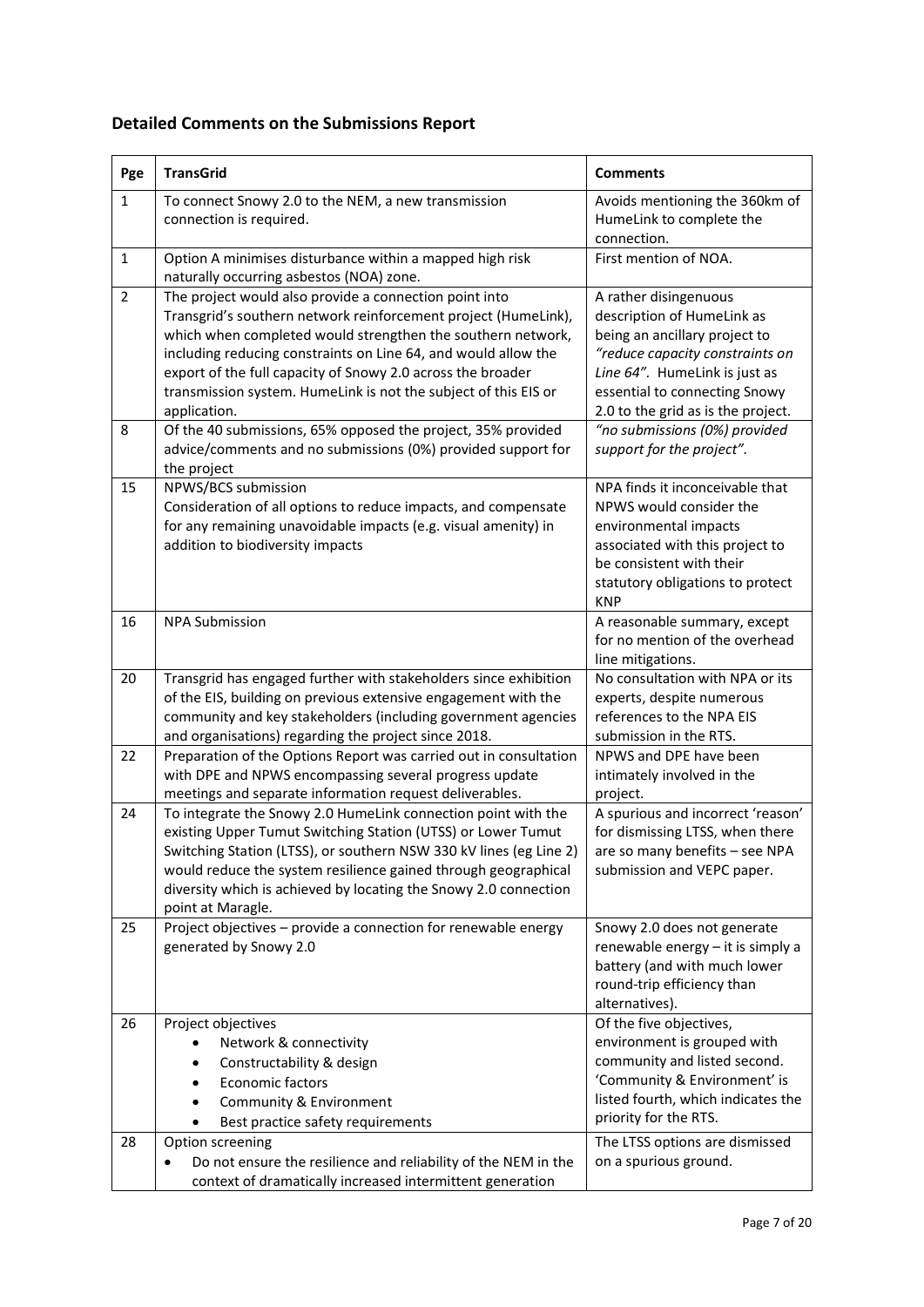| Pge | <b>TransGrid</b>                                                                                                                                                                                                                                                                                                                                                                                                                                                                                                                                                                                                                                                | <b>Comments</b>                                                                                                                                                                                                                                                                                                                                                                                                                                                                                                                             |
|-----|-----------------------------------------------------------------------------------------------------------------------------------------------------------------------------------------------------------------------------------------------------------------------------------------------------------------------------------------------------------------------------------------------------------------------------------------------------------------------------------------------------------------------------------------------------------------------------------------------------------------------------------------------------------------|---------------------------------------------------------------------------------------------------------------------------------------------------------------------------------------------------------------------------------------------------------------------------------------------------------------------------------------------------------------------------------------------------------------------------------------------------------------------------------------------------------------------------------------------|
|     | from renewable sources (Option 10, Option 11 and Option<br>$12$ ).                                                                                                                                                                                                                                                                                                                                                                                                                                                                                                                                                                                              | LTSS actually improves the NEM<br>resilience far more than<br>Maragle.                                                                                                                                                                                                                                                                                                                                                                                                                                                                      |
| 29  | A second meeting was held on 10 August 2021 with DPE and<br>NPWS to further discuss the options assessment. In consultation<br>with DPE and NPWS, it was resolved that Options 5, 6, 8 and 9<br>would not proceed to a detailed assessment as, primarily, they<br>did not meet the evaluation criteria relating to economic factors;<br>specifically they significantly increased the project's economic<br>risk. Timeframes, spoil management activities and disturbance<br>areas were also key considerations. It was resolved that options 3<br>and 4 would proceed to the detailed assessment stage for<br>selection of a preferred option for the project. | DPE and NPWS agreed to<br>dismiss underground options as<br>"they did not meet the<br>evaluation criteria relating to<br>economic factors" NPA does not<br>consider cost factors relevant to<br>the regulatory role of NPWS or<br>DPE and questions the probity of<br>such negotiations.<br>Only two options were<br>considered in detail - overhead<br>lines to UTSS (Option 3) or to<br>Line 64 (Option 4).<br>How could Option 3 (UTSS)<br>possibly be one of the top two<br>options, especially when it<br>decreases network resilience |
|     |                                                                                                                                                                                                                                                                                                                                                                                                                                                                                                                                                                                                                                                                 | and results in an even longer<br>HumeLink?<br>A comparison between Option 3<br>(UTSS) and 4 (Maragle) will<br>clearly favour Option 4.<br>It really is a superfluous<br>comparison.                                                                                                                                                                                                                                                                                                                                                         |
| 30  | Summary table                                                                                                                                                                                                                                                                                                                                                                                                                                                                                                                                                                                                                                                   | Undergrounding is clearly<br>superior for environmental<br>considerations, according to the<br>table.                                                                                                                                                                                                                                                                                                                                                                                                                                       |
| 33  | Overhead to Maragle, \$290m, versus hybrid trench/deep cable<br>tunnel, \$1,087m, or deep cable tunnel, \$1,393m                                                                                                                                                                                                                                                                                                                                                                                                                                                                                                                                                | Underground is \$800m more<br>than overhead. Is this a sound<br>estimate?                                                                                                                                                                                                                                                                                                                                                                                                                                                                   |
| 35  | Another benefit is that Option 4 is able to provide the required<br>capacity for Snowy 2.0 generation delivery into the NEM, without<br>the need for HumeLink infrastructure to be brought into KNP.                                                                                                                                                                                                                                                                                                                                                                                                                                                            | Supercilious comment.<br>Option 4 infrastructure is in KNP<br>already.                                                                                                                                                                                                                                                                                                                                                                                                                                                                      |
| 35  | Overall, this option [i.e. Option 4] has no significant network and<br>connectivity constraints.                                                                                                                                                                                                                                                                                                                                                                                                                                                                                                                                                                | But it does nothing to connect<br>Snowy 2.0 to the rest of the<br>Snowy Scheme.                                                                                                                                                                                                                                                                                                                                                                                                                                                             |
| 36  | The cost of Option 4 is approximately \$290 million. This is \$160<br>million less than the cost of Option 3.                                                                                                                                                                                                                                                                                                                                                                                                                                                                                                                                                   | All of the comparisons are with<br>the overhead line to UTSS, which<br>is irrelevant as this option is<br>clearly unviable.                                                                                                                                                                                                                                                                                                                                                                                                                 |
| 44  | This led to the scoping report being submitted to DPE based on<br>an overhead connection and subsequently, SEARs were issued on<br>that basis. At that time, DPE did not question this design<br>approach. The outcomes of the early options assessment work<br>were captured in the EIS and sufficiently satisfied the SEARs in<br>relation to this matter.                                                                                                                                                                                                                                                                                                    | DPE and NPWS never<br>questioned overhead lines or<br>insisted on the POM's<br>requirement for additional<br>transmission lines to be located<br>underground.                                                                                                                                                                                                                                                                                                                                                                               |
| 45  | The steep terrain between the Snowy 2.0 cable yard and Line 64<br>poses challenges to implementing underground transmission                                                                                                                                                                                                                                                                                                                                                                                                                                                                                                                                     | The terrain is less steep than for<br>the electrical circuits from Lobs                                                                                                                                                                                                                                                                                                                                                                                                                                                                     |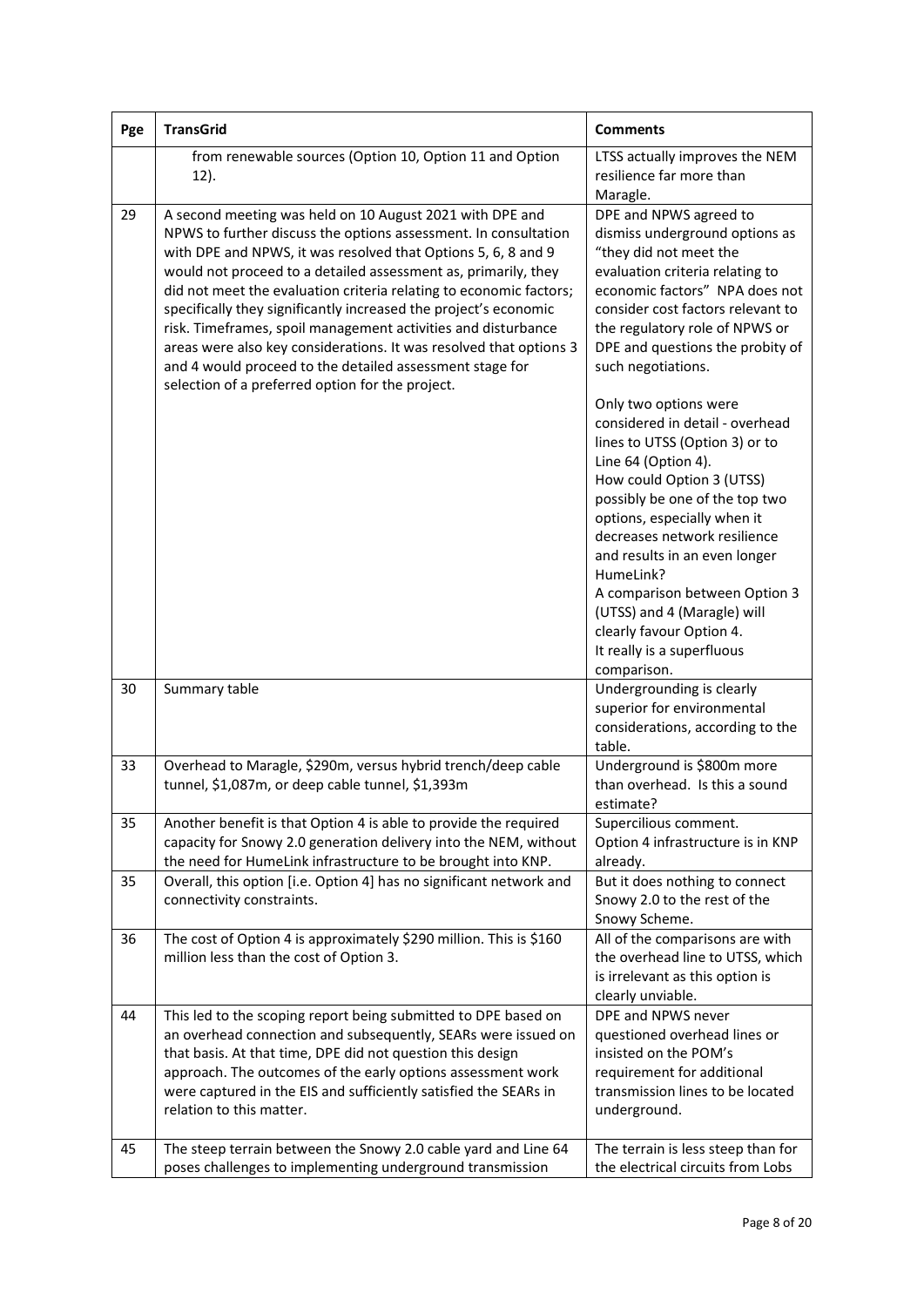| Pge | <b>TransGrid</b>                                                                                                                                                                                                                                                                                                                                                                                                                                                                                                                                                                                                                                                                                     | <b>Comments</b>                                                                                                                                                                                                                                                                                                                                                                                                                                                        |
|-----|------------------------------------------------------------------------------------------------------------------------------------------------------------------------------------------------------------------------------------------------------------------------------------------------------------------------------------------------------------------------------------------------------------------------------------------------------------------------------------------------------------------------------------------------------------------------------------------------------------------------------------------------------------------------------------------------------|------------------------------------------------------------------------------------------------------------------------------------------------------------------------------------------------------------------------------------------------------------------------------------------------------------------------------------------------------------------------------------------------------------------------------------------------------------------------|
|     | options (Option 5, Option 6 and Option 7). Option 7 was assessed<br>not to be technically viable because it is unsuitable for steep<br>terrain, has a high probability of tunnel drift during drilling and<br>also requires the transition to overhead transmission over<br>Talbingo Reservoir.                                                                                                                                                                                                                                                                                                                                                                                                      | Hole to Marica, which are to be<br>underground.<br>Option 7 (HDD) is exactly the<br>same method to be applied to<br>seven HDD holes for the cables<br>from Lobs Hole to Marica.                                                                                                                                                                                                                                                                                        |
| 45  | Consideration of whether the project should be underground<br>Option 5, Option 6 Option 8 and Option 9 did not proceed to a<br>detailed assessment as, primarily, they did not meet the<br>evaluation criteria relating to economic factors (and Option 9 was<br>not technically viable). Specifically, these options significantly<br>increased the project's economic risk as the costs are up to five<br>times higher than the base case (Option 4). Impacts to<br>timeframes and size of disturbance areas were also a key<br>consideration. Therefore, no underground or hybrid options were<br>considered in the detailed assessment of alternative options as<br>summarised in Section 3.2.7. | All very high level.<br>Again, options were dismissed as<br>"they did not meet the<br>evaluation criteria relating to<br>economic factors".                                                                                                                                                                                                                                                                                                                            |
| 45  | The options assessment and analysis documented in the Options<br>Report clearly demonstrates that Option 4, which is an overhead<br>connection to a new substation, located adjacent to Line 64, is<br>the preferred option as it is the optimal solution which balances<br>technical feasibility, cost and environmental impacts.                                                                                                                                                                                                                                                                                                                                                                   | Option 4 is the cheapest, but<br>there is no attempt to<br>determine the optimal solution<br>on a technical, cost and<br>environmental basis.                                                                                                                                                                                                                                                                                                                          |
| 46  | The scale of the project<br>Given the criticality of the power generation from Snowy 2.0 to<br>the stability and energy security and reliability for the NEM, a key<br>design objective is to minimise the risk of losing the ability to<br>transmit this power to consumers.                                                                                                                                                                                                                                                                                                                                                                                                                        | Snowy 2.0 will hardly ever be<br>critical to the stability and<br>reliability of the NEM.<br>Connection by underground<br>cables is more reliable and<br>connection to LTSS will be more<br>reliable than connection to<br>Maragle.                                                                                                                                                                                                                                    |
| 46  | The full generation of 2,000 MW from Snowy 2.0 results in a total<br>power transfer requirement of 2,550 Megavolt amperes (MVA).<br>Using the largest conductor size for 330 kV cables in use in the<br>Australian market, this equates to a minimum of four circuits,<br>with each circuit rated at 850 MVA,                                                                                                                                                                                                                                                                                                                                                                                        | AEMO has assigned Line 64 a<br>summer daytime rating of 857<br>MVA, a winter night-time rating<br>of 1223 MVA (and an annual<br>average rating of 1028 MVA).<br>https://aemo.com.au/energy-<br>systems/electricity/national-<br>electricity-market-nem/data-<br>nem/network-<br>data/transmission-equipment-<br>ratings.<br>Line 64 uses two-conductor<br>bundles. A 330 kV line with four-<br>conductor bundles should have<br>a thermal rating of over 1,500<br>MVA. |
| 46  | An alternative, as suggested in a submission, is that a single set of<br>double circuit lines with high-capacity conductors could be used<br>to transmit Snowy 2.0 energy generation to the market. In that<br>case, a multiple contingency event (both circuits) on this section<br>would result in an instantaneous loss of up to 2,000 MW Snowy<br>2.0 generation or pumping at that point of time. This is because<br>the connection is in the radial configuration (meaning there is<br>only one source of power transmission) and there is no other<br>flow path for Snowy 2.0 generation during the outage.                                                                                   | Snowy 2.0 only needs two 330<br>kV circuits, not four, taking into<br>account the very high reliability<br>of lines and the rarity of Snowy<br>2.0 generating more than 1,500<br>MVA.<br>HumeLink is one double-circuit<br>500 kV line.                                                                                                                                                                                                                                |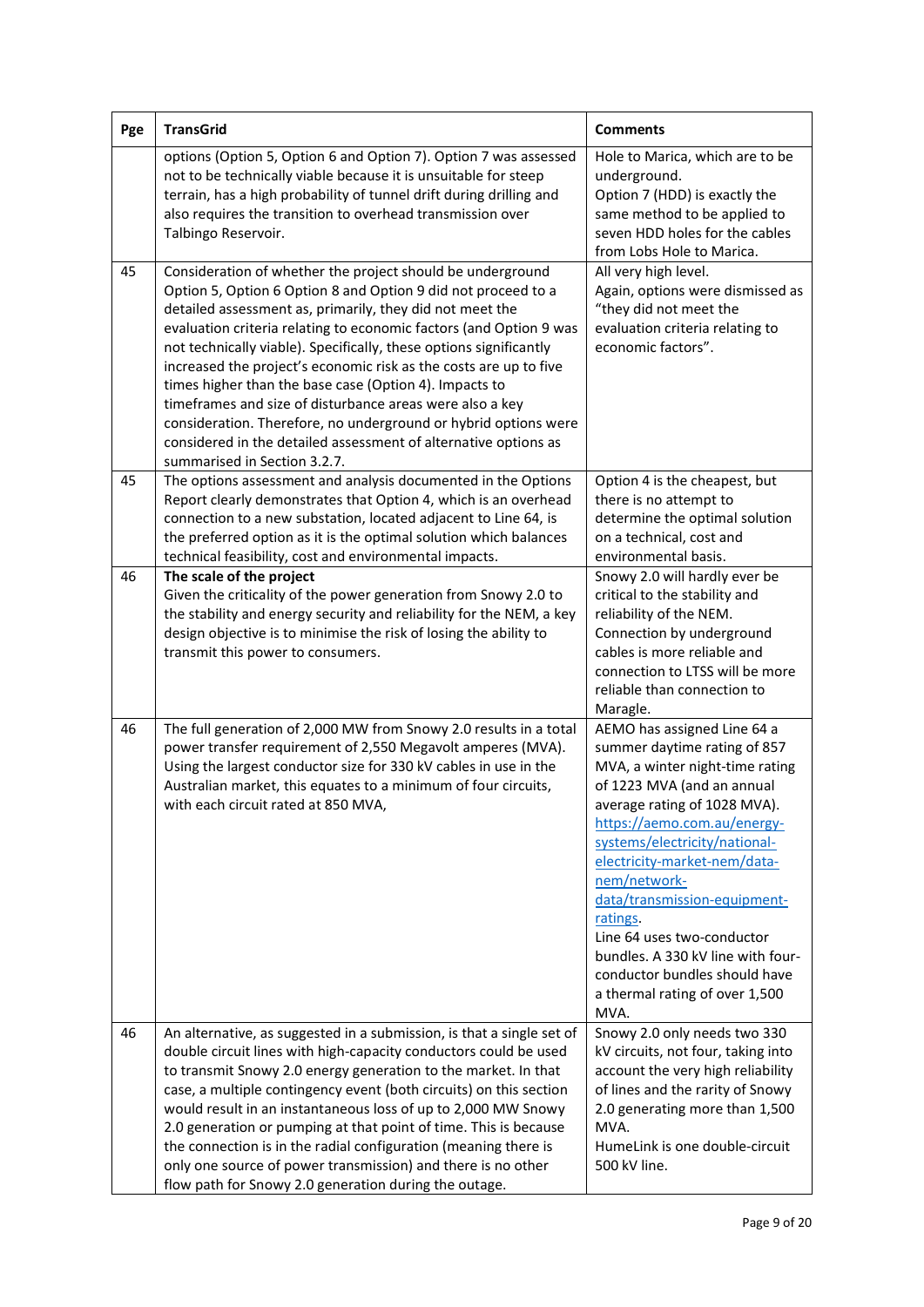| Pge | <b>TransGrid</b>                                                                                                                                                                                                                                                                                                                                                                                                                                                                                                                                                                                                                                                                                                       | <b>Comments</b>                                                                                                                                                                                                                                                                                                                                                                                                                        |
|-----|------------------------------------------------------------------------------------------------------------------------------------------------------------------------------------------------------------------------------------------------------------------------------------------------------------------------------------------------------------------------------------------------------------------------------------------------------------------------------------------------------------------------------------------------------------------------------------------------------------------------------------------------------------------------------------------------------------------------|----------------------------------------------------------------------------------------------------------------------------------------------------------------------------------------------------------------------------------------------------------------------------------------------------------------------------------------------------------------------------------------------------------------------------------------|
|     | Under this single set of double circuit lines scenario, this<br>generation loss will be larger than the current largest generator<br>in the NEM and could lead to widespread loss of supply and load<br>including the possibility of cascading tripping and system<br>blackout. In addition, in the event of forced or planned outage of<br>one circuit, Snowy 2.0 generation is required to manage large<br>generator trip events to be limited to about 750 MW and the<br>pumping load to manage large load trip events would be limited<br>to about 400 MW.<br>For these reasons, a single set of double circuit lines with high<br>capacity conductors is an inferior solution to that proposed by<br>the project. | The loss of its two circuits would<br>have a far greater impact on the<br>NEM than the loss of the Snowy<br>2.0 circuits.<br>See NPA EIS submission for<br>further information.<br>TransGrid has unintentionally<br>presented an argument for why<br>LTSS would be a better<br>HumeLink termination point<br>than Maragle.<br>Note also that six underground<br>cables have far higher reliability<br>than two or four overhead lines. |
| 47  | Over canopy design<br>The EIS considered but rejected an over canopy transmission<br>connection design which would use taller structures with the<br>transmission lines strung high above the canopy with minimal<br>easement clearing (refer to Section 3.2.4 of the EIS). However,<br>this was assessed to not be feasible due to the unacceptable level<br>of bushfire risk imposed by the large quantity of underlying fuel<br>load in close proximity to the overhead transmission lines.                                                                                                                                                                                                                         | Bushfires occur no more than<br>every 20 years (see EIS and NPA<br>submission).<br>If a bushfire threatened the lines<br>the transmission could be<br>reduced to a safe level or cut off<br>altogether. This is hardly an<br>issue on such an infrequent basis<br>and does not warrant dismissing<br>higher towers, with minimal<br>easement clearing.                                                                                 |
| 47  | A connection point at LTSS imposes network stability risks<br>associated with the high concentration of existing assets in that<br>area of the network                                                                                                                                                                                                                                                                                                                                                                                                                                                                                                                                                                 | This is addressed in the NPA<br>Submission and is not the<br>insurmountable problem posited<br>by TransGrid.<br>Also see comment on p46.                                                                                                                                                                                                                                                                                               |
| 48  | The options assessment and analysis as documented in the<br>Options Report considered five options (Option 4, Option 5,<br>Option 6, Option 7 and Option 8) that connect into Line 64. As<br>summarised in Section 3.2, of the five options that connect into<br>Line 64, only Option 4 was progressed to the detailed<br>assessment.<br>The other options did not meet the objectives or they exceeded<br>threshold issues relating to the assessment criteria. As such,<br>these options were eliminated in the screening process.                                                                                                                                                                                   | What exactly is the 'threshold<br>issue' referred to?                                                                                                                                                                                                                                                                                                                                                                                  |
| 48  | It is noted that Option 3, which is an overhead to UTSS was<br>considered in the detailed assessment (refer to Section 3.2.7), at<br>the request of DPE. That assessment concluded that Option 4<br>was the optimal solution, and therefore the preferred solution.                                                                                                                                                                                                                                                                                                                                                                                                                                                    | Why would DPE request analysis<br>of connection to UTSS, when<br>clearly it is inferior to all other<br>options.                                                                                                                                                                                                                                                                                                                       |
| 48  | Compared to the steel lattice structure design, an overhead<br>transmission connection with monopole supporting structures is<br>expected to have a larger impact area. This is due to the size of<br>the pole segments, requirement for deeper footings and loading<br>requirements as explained below.                                                                                                                                                                                                                                                                                                                                                                                                               | Not a valid reason to dismiss<br>monopole structures.                                                                                                                                                                                                                                                                                                                                                                                  |
| 62  | If NOA is determined to be present, it would be managed and<br>disposed of at a suitable licenced facility or a dedicated Snowy<br>2.0 approved NOA emplacement area and in accordance with a<br>dedicated NOA management plan.                                                                                                                                                                                                                                                                                                                                                                                                                                                                                        | What exactly does this mean?<br>Where is a 'suitably licenced<br>facility'?                                                                                                                                                                                                                                                                                                                                                            |
| 66  | Transgrid is the proponent for the project and was supported by<br>a team of qualified professionals to provide a balanced                                                                                                                                                                                                                                                                                                                                                                                                                                                                                                                                                                                             | No mention of the assessment<br>involving economic criteria.                                                                                                                                                                                                                                                                                                                                                                           |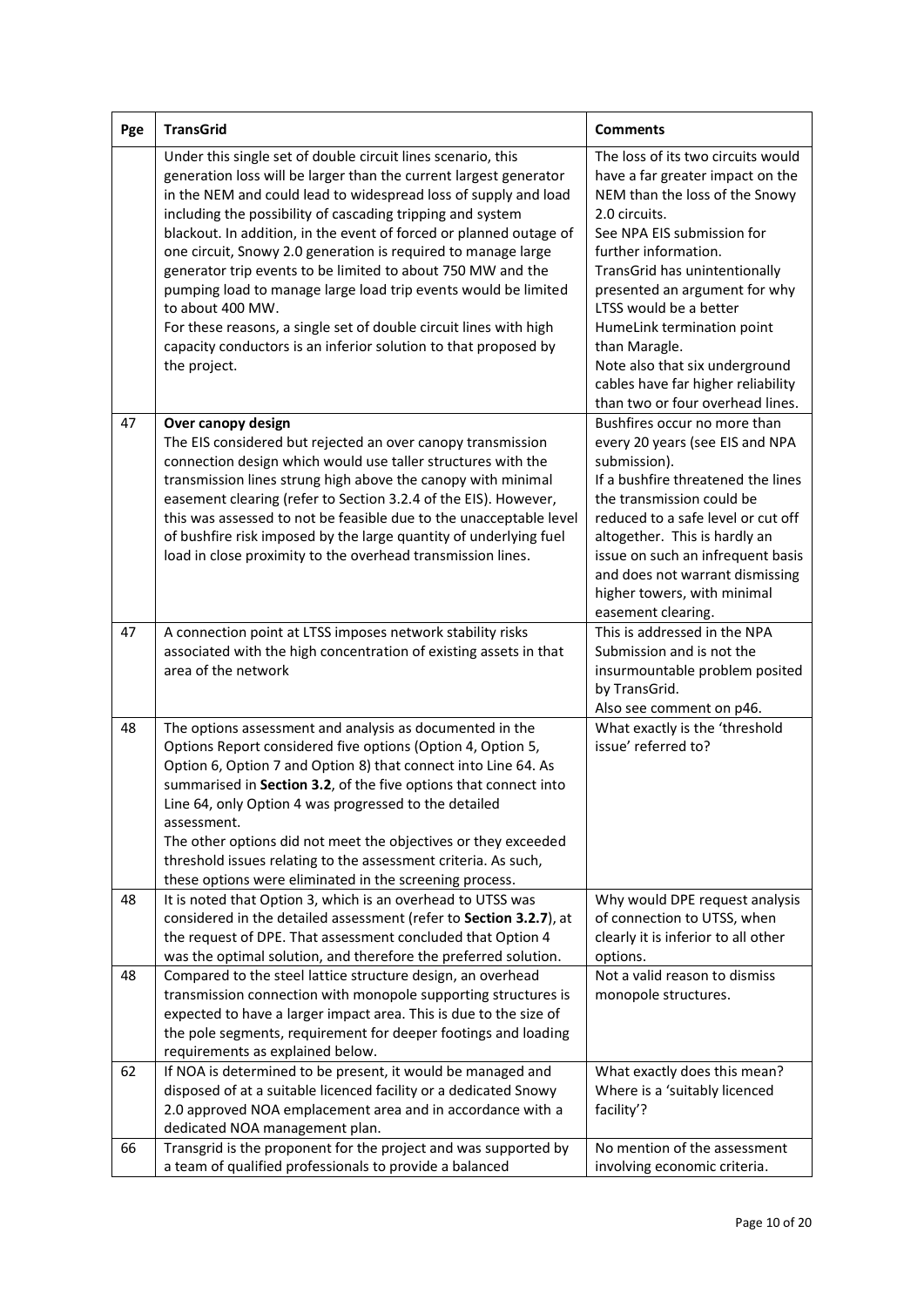| Pge | <b>TransGrid</b>                                                                                                                                                                                                                                                                                                                                                                                                                                                                                                                                                                                                                                                                                                                                                                                                                                                                                                                                                                      | <b>Comments</b>                                                                                                                                                                                                                                                                                                                                      |
|-----|---------------------------------------------------------------------------------------------------------------------------------------------------------------------------------------------------------------------------------------------------------------------------------------------------------------------------------------------------------------------------------------------------------------------------------------------------------------------------------------------------------------------------------------------------------------------------------------------------------------------------------------------------------------------------------------------------------------------------------------------------------------------------------------------------------------------------------------------------------------------------------------------------------------------------------------------------------------------------------------|------------------------------------------------------------------------------------------------------------------------------------------------------------------------------------------------------------------------------------------------------------------------------------------------------------------------------------------------------|
|     | assessment of environmental impacts in accordance with<br>legislative requirements, as well as subject matter experts and<br>specialists in their field.<br>Following lodgement of this Submissions Report and the<br>Amendment Report, the Secretary of DPE will prepare an<br>Environmental Assessment Report on the project to be provided<br>to the NSW Minister for Planning and Public Spaces for the<br>purposes of the Minister's consideration of the application for<br>approval to carry out the project. The Minister for Planning and<br>Public Spaces then decides whether or not to approve the<br>project, considering the Secretary's report, any advice from the<br>Minister for Energy and Environment, and any findings or<br>recommendations of the Independent Planning Commission if<br>there any in respect of the project.<br>Approval, if given, is made under Division 5.2 of the EP&A Act,<br>with modification or conditions to the project as required. |                                                                                                                                                                                                                                                                                                                                                      |
| 67  | As a result, the scoping report submitted to DPE was based on an<br>overhead connection and, subsequently, SEARs were issued on<br>that basis. At that time, DPE did not question this design<br>approach. The process and outcomes of the early options<br>assessment work were captured in Chapter 3 of the EIS and<br>sufficiently satisfied the SEARs in relation to this matter.                                                                                                                                                                                                                                                                                                                                                                                                                                                                                                                                                                                                 | Apprehended bias.                                                                                                                                                                                                                                                                                                                                    |
| 67  | Since the exhibition of the EIS, and because a number of<br>submissions queried the analysis of options in the EIS, a further<br>options assessment has been carried out for several different<br>connection options as described in Options Report and<br>summarised in Section 3.2 and Section 4.1.1. The findings of the<br>Options Report reinforced the options assessment presented in<br>the EIS, after considering and assessing the further options put<br>forward in the submissions received, and confirmed the project<br>remains the optimal and preferred option.                                                                                                                                                                                                                                                                                                                                                                                                       | A rigorous assessment of<br>options was a requirement of<br>the EIS and should have been<br>incorporated at that stage.                                                                                                                                                                                                                              |
| 68  | Transgrid recognises the pristine environment in which the<br>project and Snowy 2.0 are located within KNP and acknowledges<br>that KNP contains unique sub-alpine values and declared<br>wilderness areas and is listed on the Australian National Heritage<br>List. Since the inception of the project, the aim of the design has<br>been to avoid and minimise environmental impacts as much as<br>possible. The primary driver of many of the design amendments<br>has been to continually reduce the project's footprint.                                                                                                                                                                                                                                                                                                                                                                                                                                                        | The aim of the design is<br>purportedly to minimise<br>environmental impacts by<br>continually reducing the<br>project's footprint.<br>Undergrounding will do that.                                                                                                                                                                                  |
| 70  | Consistency with the KNP PoM<br>The KNP PoM expressly requires any additional transmission lines<br>in KNP to be located underground and for existing overhead lines<br>to be rationalised wherever possible. Consequently, the project is<br>currently not consistent with the KNP PoM and an amendment to<br>the KNP PoM will be required to enable Snowy 2.0 to connect to<br>the grid via an overhead transmission connection.<br>Transgrid is aware of the prohibition of overhead lines in the KNP<br>PoM, however, Transgrid's preferred and the most viable<br>solution for the project is to use overhead transmission lines (see<br>the EIS and Section 3.2).<br>The Minister for Planning and Public Spaces will make a<br>determination to approve the proposal or not, and potentially to<br>do so subject to the KNP PoM being successfully amended.                                                                                                                    | This section needs to be read in<br>its entirety.<br>It does not repeat the comment<br>in the EIS stating that NPWS<br>agreed to amend the POM to<br>permit overhead lines.<br>Why did not TransGrid simply<br>comply with the POM?<br>If the Minister decides to amend<br>the POM this will be legally<br>challengeable, on very strong<br>grounds. |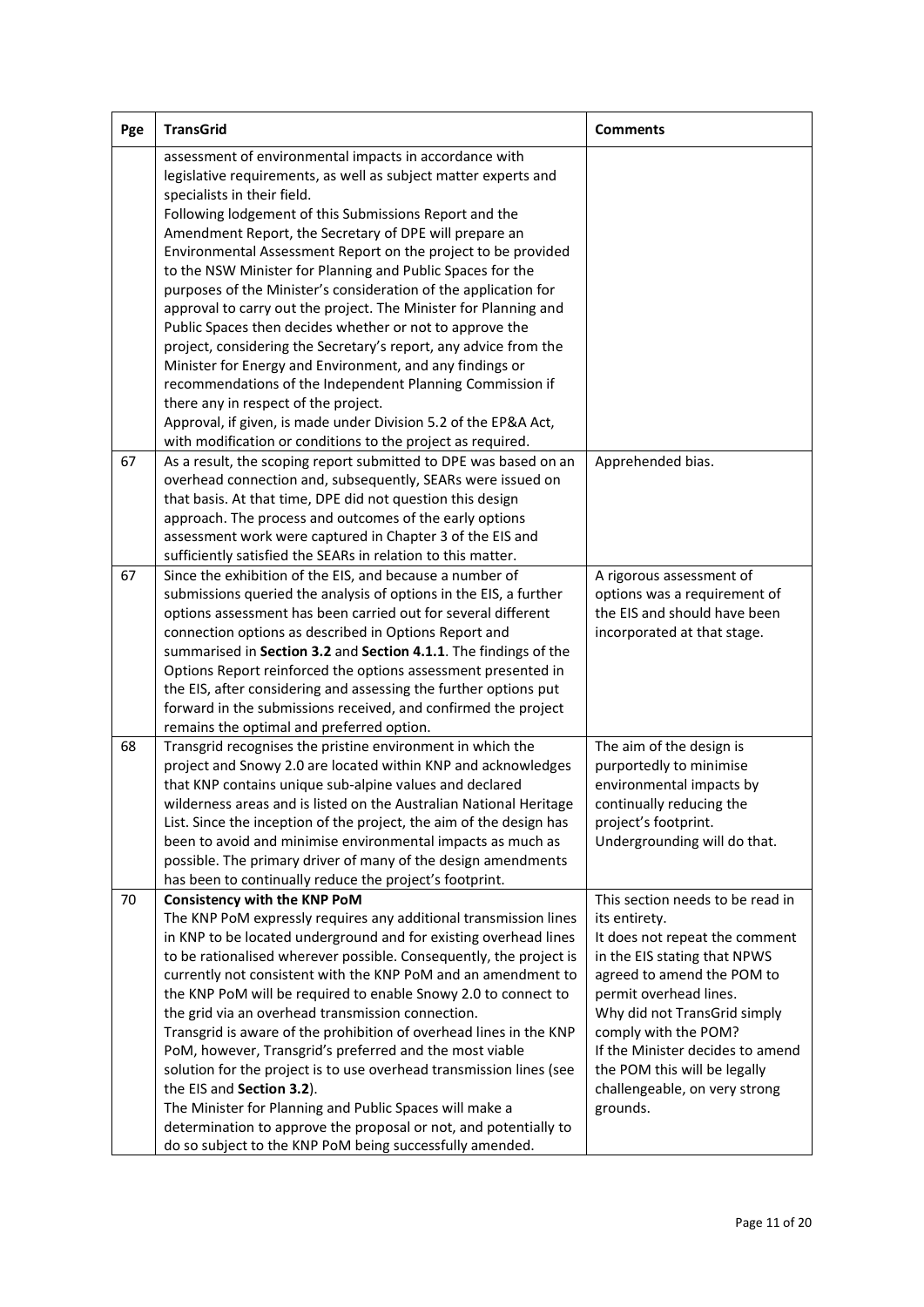| Pge | <b>TransGrid</b>                                                                                                                                                                                                                                                                                                                                                                                                                                                                                                                                                                                                                                                                                                                                                                                                                                                                                                                                                                                                                                                                                                                                                                            | <b>Comments</b>                                                                                                                                                                                                                                          |
|-----|---------------------------------------------------------------------------------------------------------------------------------------------------------------------------------------------------------------------------------------------------------------------------------------------------------------------------------------------------------------------------------------------------------------------------------------------------------------------------------------------------------------------------------------------------------------------------------------------------------------------------------------------------------------------------------------------------------------------------------------------------------------------------------------------------------------------------------------------------------------------------------------------------------------------------------------------------------------------------------------------------------------------------------------------------------------------------------------------------------------------------------------------------------------------------------------------|----------------------------------------------------------------------------------------------------------------------------------------------------------------------------------------------------------------------------------------------------------|
| 70  | As part of the initial application for SEARs, a scoping report was<br>submitted to DPE, who then provided it to relevant government<br>agencies for review and comment. While some comments by<br>government agencies were received on the project and possible<br>alternatives, no major issues were raised regarding the overhead<br>connection at that stage. At that time, DPE did not question this<br>design approach. Subsequently, the project based on an<br>overhead connection was not rejected by DPE during the early<br>phase of the project application and SEARs were issued.                                                                                                                                                                                                                                                                                                                                                                                                                                                                                                                                                                                               | It is clear that government did<br>not object to overhead lines and<br>has facilitated their approval.                                                                                                                                                   |
| 70  | The amendment of the KNP PoM is required to ensure that the<br>project and Snowy 2.0 construction and operations authorised<br>under the EP&A Act can be carried out in accordance with the<br>KNP PoM. This amendment includes lifting the statutory<br>prohibition on new overhead transmission lines to reflect the<br>requirement to connect Snowy 2.0 to the grid via an overhead<br>transmission connection as stated below:<br>"Require all additional telecommunication and transmission lines<br>to be located underground, except those constructed as part of<br>the Snowy 2.0 project."<br>If the draft KNP PoM currently being exhibited is accepted and<br>approved, then the project would be consistent with the updated<br>KNP PoM.                                                                                                                                                                                                                                                                                                                                                                                                                                        | This effectively expects that the<br>POM be brought into line with<br>what TransGrid/Snowy Hydro<br>wish to do.                                                                                                                                          |
| 71  | <b>Cumulative impacts</b><br>The application and assessment process for the project has<br>followed the well-established procedures for CSSI projects under<br>the EP&A Act every step of the way.<br>In accordance with the SEARS, the EIS included the strategic<br>context of the project having regard to any other existing,<br>approved or proposed projects that could result in cumulative<br>impacts of the project (see Section 7.13 of the EIS). The major<br>projects considered were:<br>· Snowy 2.0<br>• HumeLink<br>• Line 64 upgrade.                                                                                                                                                                                                                                                                                                                                                                                                                                                                                                                                                                                                                                       | No assessment of cumulative<br>impacts with the original Snowy<br>Scheme and existing overhead<br>transmission lines.                                                                                                                                    |
| 72  | <b>Mitigation measures</b><br>The full list of mitigation measures including all revised<br>environmental mitigation measures is provided in Appendix B of<br>the Amendment Report.<br>Additional mitigation measures that have been suggested in<br>some of the submissions included shorter structures, possibly of<br>a pole design, no cleared easement, no access tracks, and<br>construction/maintenance by helicopters and drones. These<br>suggestions regarding shorter structures, possibly of a pole<br>design, no cleared easement, no access tracks, were considered<br>as part of the project analysis to select the preferred option,<br>refer to Section 3.2. As such, these suggestions have not been<br>included as mitigation measures.<br>In regard to construction/maintenance by helicopters and<br>drones, the EIS did consider using drones to string the<br>transmission lines and that helicopters may be used to transport<br>personnel, materials and equipment to<br>the higher elevations (eg sheep station ridge). However, it was<br>determined following the exhibition of the EIS that this would not<br>be required, and road access would be preferred. | TransGrid has made no serious<br>attempt to examine mitigation<br>measures.<br>There is no need for access<br>tracks - drones and helicopters<br>can do the job of construction<br>and maintenance, as proven<br>elsewhere in Australia and<br>overseas. |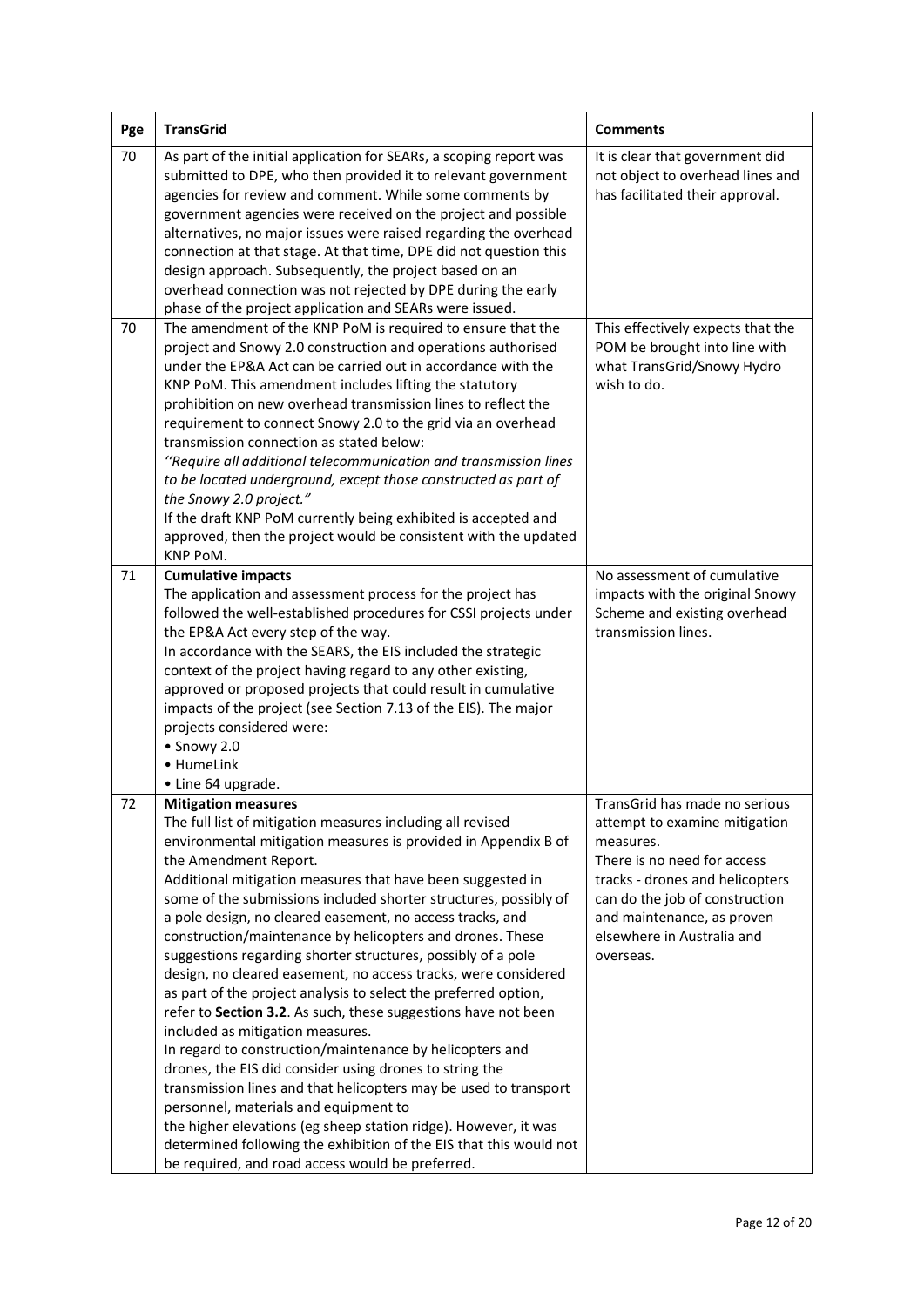| Pge | <b>TransGrid</b>                                                                                                                     | <b>Comments</b>                     |
|-----|--------------------------------------------------------------------------------------------------------------------------------------|-------------------------------------|
|     | In addition, the construction methodology to date does not allow                                                                     |                                     |
|     | for the use of helicopters for construction due to potential safety                                                                  |                                     |
|     | issues. As such, the removal of the helipad from the project has                                                                     |                                     |
|     | assisted in reducing the project disturbance footprint.                                                                              |                                     |
| 74  | 4.2.1.6. Consultation/engagement                                                                                                     | NPA missed out.                     |
|     | A submission was received which asserted that the necessary                                                                          |                                     |
|     | consultation with stakeholders has not taken place. Transgrid                                                                        |                                     |
|     | wholly disagrees with this assertion.                                                                                                |                                     |
|     | Transgrid has been consulting with the community and key                                                                             |                                     |
|     | stakeholders (including government agencies, councils and                                                                            |                                     |
|     | organisations) about the project and seeking input for the                                                                           |                                     |
|     | development of the EIS since 2018.                                                                                                   |                                     |
| 81  | Offsets for impacts inside of KNP                                                                                                    | \$11.4m for offsets.                |
|     | For impacts within KNP, Snowy Hydro have committed to the                                                                            | How could this payment possibly     |
|     | funding of \$82.3 million to the management of KNP across both                                                                       | result "in a positive benefit for   |
|     | the Snowy 2.0 Main Works and Exploratory Works. The project                                                                          | the biodiversity values of the      |
|     | would see an additional \$11.4 million of funding provided to                                                                        | KNP over the long-term".            |
|     | NPWS for implementation of management actions to a broader                                                                           |                                     |
|     | area of KNP, resulting in a positive benefit for the biodiversity                                                                    |                                     |
|     | values of the KNP over the long-term.                                                                                                |                                     |
|     | Combined, this provides a substantial investment in management<br>of biodiversity values in KNP, resulting in a direct, holistic and |                                     |
|     | long-term benefit to the biodiversity values of KNP, including the                                                                   |                                     |
|     | species and communities impacted by both Snowy 2.0 and the                                                                           |                                     |
|     | project.                                                                                                                             |                                     |
| 81  | Offsets for impacts outside of KNP                                                                                                   | Another \$21.95m of offsets,        |
|     | Transgrid's offset liability for all impacts occurring outside of KNP                                                                | bringing the total to \$33m.        |
|     | could be met by paying \$21.95 million into the BCF. Compared to                                                                     | Seems questionable that the         |
|     | the relative benefit the local species would receive from such                                                                       | offset payment in BCF is twice      |
|     | payments, Transgrid views payment into the BCF as the least                                                                          | that within KNP.                    |
|     | attractive option and prefers to explore other avenues until all                                                                     |                                     |
|     | other options are exhausted.                                                                                                         |                                     |
| 93  | <b>Visual impact assessment</b>                                                                                                      | How can the visual impact be no     |
|     | The concern that the visual impact from the project transmission                                                                     | more than existing transmission     |
|     | lines (in comparison to existing transmission lines throughout                                                                       | lines when there are two            |
|     | KNP) would be greater than stated in the LCVIA, is not supported                                                                     | towers, not one, and they are       |
|     | by either the technical photomontages prepared for this project                                                                      | taller?                             |
|     | nor examples of similar infrastructure in other areas.                                                                               |                                     |
| 94  | Project visibility and intrusion                                                                                                     | Average tower height of 56          |
|     | As shown in Table 4-7, the majority of the structures would be                                                                       | metres contradicts the Options      |
|     | less than 60 metres and the average height is 56.43 metres.                                                                          | Report, which states that the       |
|     | The view shed relevant to the assessment of the project is based                                                                     | towers will be approximately 75     |
|     | on the distance at which the project takes up 0.5° (degrees) of                                                                      | m high.                             |
|     | the vertical field of view. This was determined to be 7.84                                                                           | The line can be visible for up to 8 |
|     | kilometres. This is the ZVI and visual study area which is about                                                                     | kilometres over an area of 214      |
|     | 214 square kilometres                                                                                                                | square kilometres.                  |
| 102 | 4.4.1.1. Public interest                                                                                                             | Snowy 2.0 is not a renewable        |
|     | Snowy 2.0 is the largest committed renewable energy project in                                                                       | energy project - it is simply a     |
|     | Australia. It would provide an additional 2,000 megawatts (MW)                                                                       | battery using all forms of power    |
|     | of dispatchable generating capacity and make approximately                                                                           | sources for its pumps.              |
|     | 350,000 MWh of large scale storage available to the NEM at any                                                                       | It can only provide 350 GWh if      |
|     | one time.                                                                                                                            | the upper reservoir is full, which  |
|     | The project therefore benefits the public interest by enhancing                                                                      | will be rare.                       |
|     | overall energy security, and facilitating the transmission of                                                                        |                                     |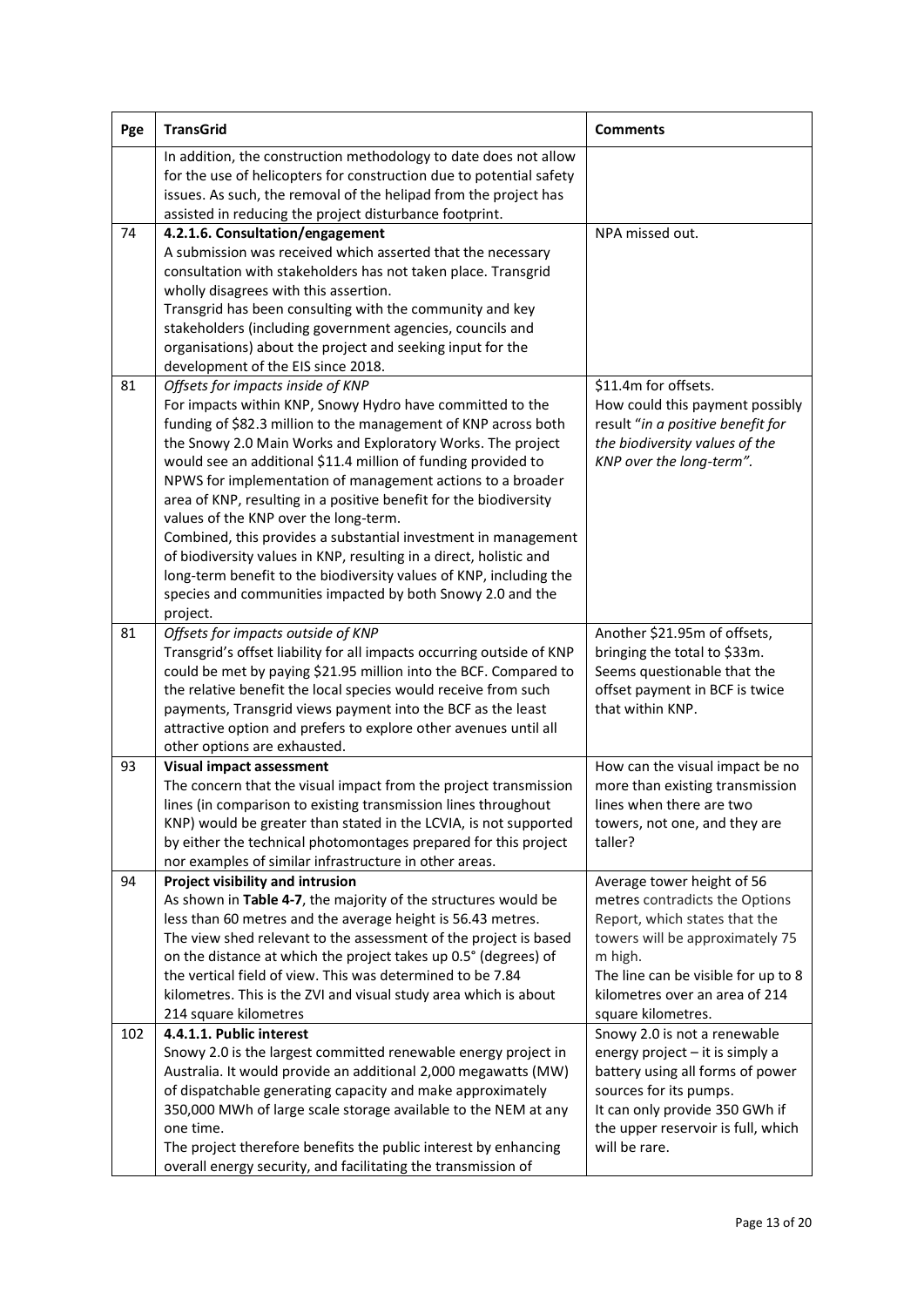| Pge | <b>TransGrid</b>                                                                                                                                                                                                                                                                                                                                                                                                                                                                                                                                                                                                                                                                                                                                                                                                                                                                                                                                                                                                                                                                                                                                                                                                                                                                                                                                                                                                                                                                                                                               | <b>Comments</b>                                                                                                                                                                                                                                                                                                                                                                                                                                         |
|-----|------------------------------------------------------------------------------------------------------------------------------------------------------------------------------------------------------------------------------------------------------------------------------------------------------------------------------------------------------------------------------------------------------------------------------------------------------------------------------------------------------------------------------------------------------------------------------------------------------------------------------------------------------------------------------------------------------------------------------------------------------------------------------------------------------------------------------------------------------------------------------------------------------------------------------------------------------------------------------------------------------------------------------------------------------------------------------------------------------------------------------------------------------------------------------------------------------------------------------------------------------------------------------------------------------------------------------------------------------------------------------------------------------------------------------------------------------------------------------------------------------------------------------------------------|---------------------------------------------------------------------------------------------------------------------------------------------------------------------------------------------------------------------------------------------------------------------------------------------------------------------------------------------------------------------------------------------------------------------------------------------------------|
|     | significant renewable generation that is essential for the<br>transition towards a low carbon future.<br>The long-term benefits of the project, when taken together with<br>Snowy 2.0 Main Works project, are considered to be in the public                                                                                                                                                                                                                                                                                                                                                                                                                                                                                                                                                                                                                                                                                                                                                                                                                                                                                                                                                                                                                                                                                                                                                                                                                                                                                                   | Once emptied, it takes some<br>months to refill the upper<br>reservoir.                                                                                                                                                                                                                                                                                                                                                                                 |
| 103 | interest.<br>Based on the comprehensive review and further analysis of 12<br>options, Transgrid have landed on a solution based on the three<br>main evaluation criteria (refer to Figure 3-3) which balances cost<br>and avoids and minimises impacts as far as is reasonably<br>practicable. Refer to the Options Report which is provided in<br>Appendix D and summarised in Section 3.2.                                                                                                                                                                                                                                                                                                                                                                                                                                                                                                                                                                                                                                                                                                                                                                                                                                                                                                                                                                                                                                                                                                                                                   | The three main evaluation<br>criteria 'balances cost and avoids<br>and minimises impacts as far as<br>is reasonably practicable'.                                                                                                                                                                                                                                                                                                                       |
| 104 | <b>Precautionary principle</b><br>The precautionary principle deals with reconciling scientific<br>uncertainty about environmental impacts with certainty in<br>decision-making. It provides that where there is a threat of<br>serious or irreversible environmental damage, the absence of full<br>scientific certainty should not be used as a reason to postpone<br>measures to prevent environmental degradation.<br>This principle was considered during development of the project<br>which included an options analysis (refer to Chapter 3 of the EIS,<br>Section 3.2, and the Options Report provided in Appendix D).                                                                                                                                                                                                                                                                                                                                                                                                                                                                                                                                                                                                                                                                                                                                                                                                                                                                                                                | A completely flawed explanation<br>of the precautionary principle.                                                                                                                                                                                                                                                                                                                                                                                      |
| 104 | While Option 4 would result in additional infrastructure and<br>associated environmental impacts within the KNP, this option<br>would keep the HumeLink connections outside of KNP.                                                                                                                                                                                                                                                                                                                                                                                                                                                                                                                                                                                                                                                                                                                                                                                                                                                                                                                                                                                                                                                                                                                                                                                                                                                                                                                                                            | What is the difference between<br>overhead lines for this project or<br>HumeLink traversing KNP?                                                                                                                                                                                                                                                                                                                                                        |
| 105 | Inter-generational equity<br>The project as an overhead transmission connection not only<br>meets all of the evaluation criteria but is also the most cost-<br>effective connection solution.                                                                                                                                                                                                                                                                                                                                                                                                                                                                                                                                                                                                                                                                                                                                                                                                                                                                                                                                                                                                                                                                                                                                                                                                                                                                                                                                                  | This section is highly<br>contentious.                                                                                                                                                                                                                                                                                                                                                                                                                  |
| 106 | 4.4.2. Costs<br>Cost is consistently considered in the EIS process as part of the<br>option development and alternative assessment process required<br>under the EP&A Act and listed under the Draft Environmental<br>Impact Assessment Guidance Series, Preparing an Environmental<br>Impact Statement (DPE 2017). It is not an irrelevant<br>consideration.<br>In addition, the ISP and other Commonwealth and NSW strategic<br>policy documents mention price as an important consideration in<br>the design of the future NEM<br>This was done as it is critical that the project is designed,<br>constructed and operated in a manner that is practicable and<br>feasible and balances environmental and social impacts with<br>safety impacts, cost and schedule. Importantly, however, while<br>cost was a consideration in the further options assessments and<br>analysis, it was not the only consideration, nor was it the most<br>highly weighted.<br>The consideration of the key evaluation criteria for each option is<br>summarised in Figure 3-3. As shown in the table, underground<br>options would result in increased volumes of excavated material<br>while also requiring vegetation removal, new cleared easements<br>for options that require trenching (Options 9 and 10) and<br>additional infrastructure within KNP (such as infrastructure entry<br>portal and shafts/adits or access points with associated access<br>tracks) that would result in amenity impacts. They would also<br>involve significant cost. | The price of electricity in the<br>NEM will not be affected by the<br>cost of the project.<br>This statement is clearly<br>incorrect - "while cost was a<br>consideration in the further<br>options assessments and<br>analysis, it was not the only<br>consideration, nor was it the<br>most highly weighted".<br>The criticism of undergrounding<br>fails to note that the extent of<br>environmental impacts is far less<br>than for overhead lines. |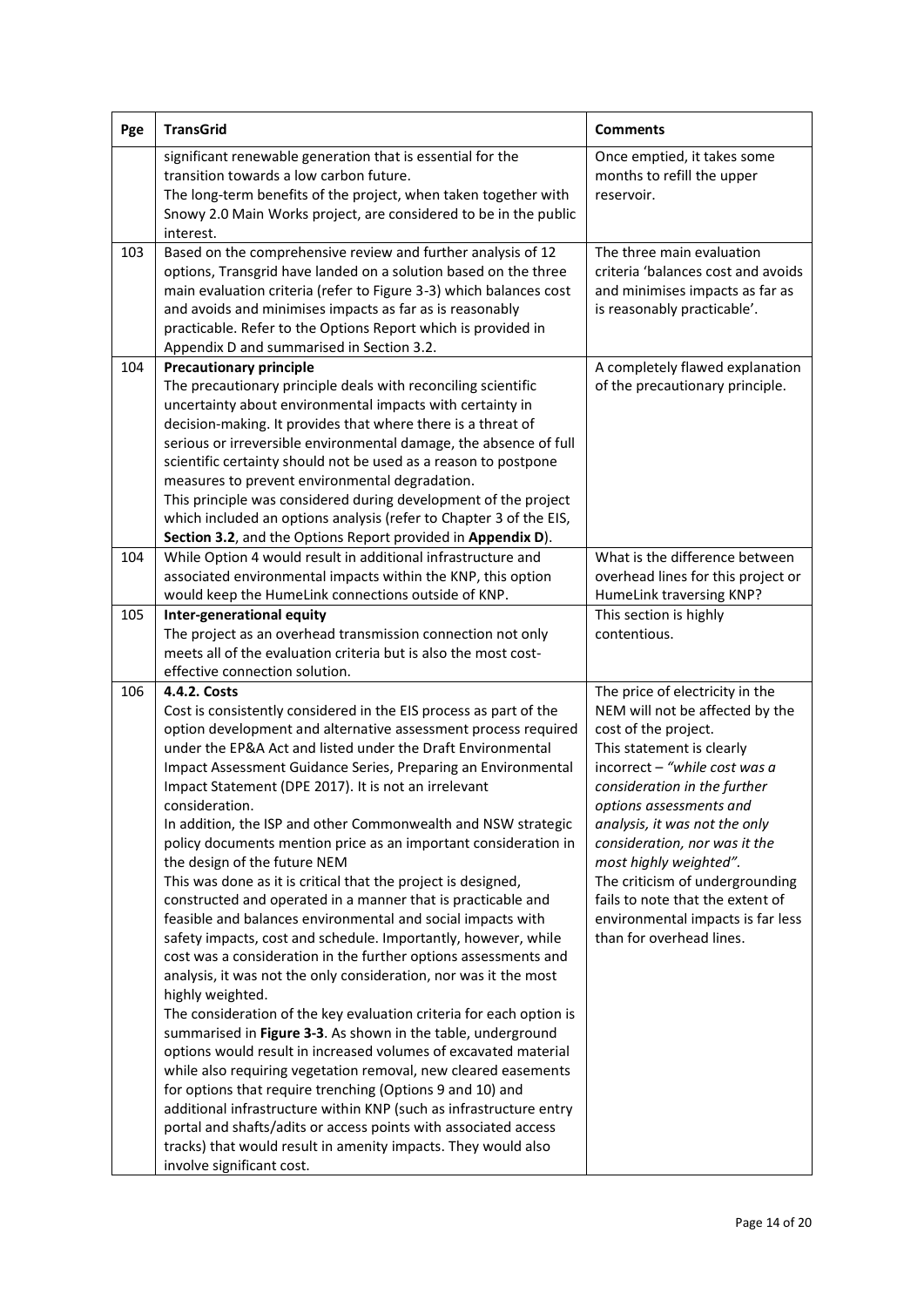| Pge | <b>TransGrid</b>                                                                                                                                                                                                                                                                                                                                                                                                                                                                                                                                                                                                                                                                                                                                                                                                                                                | <b>Comments</b>                                                                                                                 |
|-----|-----------------------------------------------------------------------------------------------------------------------------------------------------------------------------------------------------------------------------------------------------------------------------------------------------------------------------------------------------------------------------------------------------------------------------------------------------------------------------------------------------------------------------------------------------------------------------------------------------------------------------------------------------------------------------------------------------------------------------------------------------------------------------------------------------------------------------------------------------------------|---------------------------------------------------------------------------------------------------------------------------------|
|     | As shown in Table 4-9, the cost of the underground options<br>(Option 5, Option 6 and Option 8) would be up to five times<br>higher than the base case (Option 4).                                                                                                                                                                                                                                                                                                                                                                                                                                                                                                                                                                                                                                                                                              |                                                                                                                                 |
| 107 | 4.5.1. Out of scope<br>4.5.1.1. Other Transgrid Projects/ HumeLink                                                                                                                                                                                                                                                                                                                                                                                                                                                                                                                                                                                                                                                                                                                                                                                              | Surely the connection to<br>HumeLink should be in scope, as<br>without HumeLink the Snowy<br>2.0 connection is next to useless. |
| 108 | 5.1. Justification of the project<br>The benefits of connecting Snowy 2.0 to the NEM, are considered<br>to outweigh any identified adverse impacts of the project. While<br>some environmental impacts cannot be avoided, they would be<br>minimised where possible through the implementation of<br>mitigation measures and offsetting.<br>Biophysical considerations: The project, as an overhead<br>$\bullet$<br>transmission connection has been designed to avoid and<br>minimise serious or irreversible damage to the environment<br>where possible. The project design has sought opportunities<br>to avoid and minimise impacts where possible.<br>The amended project would result in direct impacts to about<br>118.3 hectares of native vegetation which is a reduction of<br>about 17.3 hectares (13%) from the project as assessed in<br>the EIS. | Minimising environmental<br>impacts is marginal in this<br>project - there is basically no<br>way to do so.                     |
| 123 | If the overhead transmission option remains the preferred<br>option, NPWS will discuss all options to reduce impacts, and<br>compensate for any remaining unavoidable impacts (e.g. visual<br>amenity) in addition to biodiversity impacts.                                                                                                                                                                                                                                                                                                                                                                                                                                                                                                                                                                                                                     | Bit late.                                                                                                                       |
| 127 | To help reduced the visual impacts of the project, the<br>new structures would undergo accelerated ageing of the<br>zinc galvanised coatings prior to erection.                                                                                                                                                                                                                                                                                                                                                                                                                                                                                                                                                                                                                                                                                                 | This is standard practice and<br>should have been included in<br>the EIS.                                                       |
| 129 | As such, the overhead connection option to Line 64<br>addresses the economic criteria, but importantly it also<br>satisfies all other evaluation criteria.                                                                                                                                                                                                                                                                                                                                                                                                                                                                                                                                                                                                                                                                                                      | How does the proposed option<br>'satisfy' the environmental<br>criteria, when the POM requires<br>underground cables?           |
| 129 | Cost is a legally relevant consideration. However, while<br>cost was a consideration in the options assessment and<br>analysis, it was not the only consideration, nor was it the<br>most highly weighted.                                                                                                                                                                                                                                                                                                                                                                                                                                                                                                                                                                                                                                                      | Where is cost classified as a<br>'legally relevant consideration'?                                                              |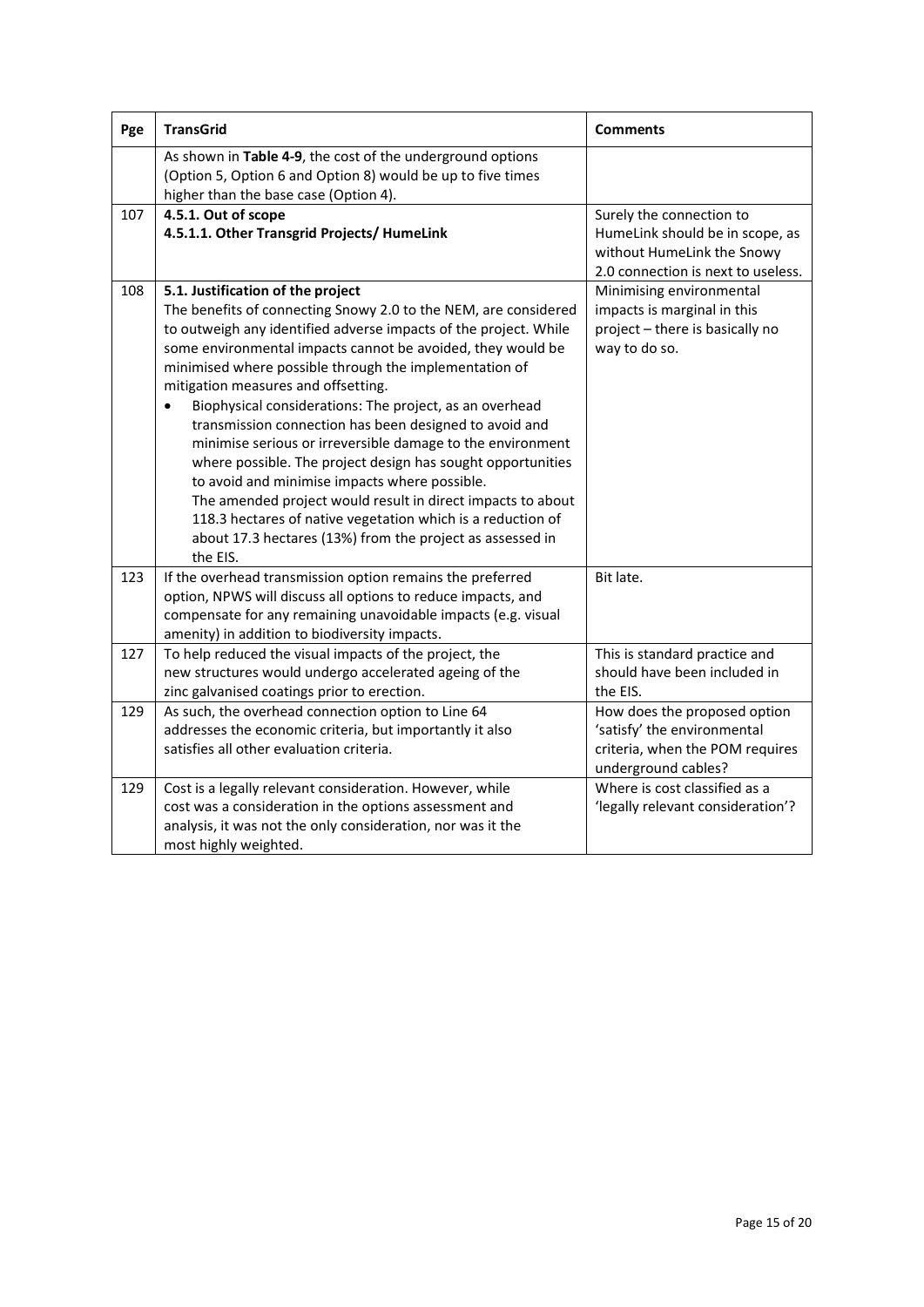# **Detailed Comments on the Options Report**

| Pge  | <b>TransGrid</b>                                                                                                                                                                                                                                                                                                                                                                                                                                                                                                                                                                                                                                                                                                                                                                                                                                                                                                                                                                                                                                                                                   | <b>Comments</b>                                                                                                                                                                                                                                                                                                                                                                                         |
|------|----------------------------------------------------------------------------------------------------------------------------------------------------------------------------------------------------------------------------------------------------------------------------------------------------------------------------------------------------------------------------------------------------------------------------------------------------------------------------------------------------------------------------------------------------------------------------------------------------------------------------------------------------------------------------------------------------------------------------------------------------------------------------------------------------------------------------------------------------------------------------------------------------------------------------------------------------------------------------------------------------------------------------------------------------------------------------------------------------|---------------------------------------------------------------------------------------------------------------------------------------------------------------------------------------------------------------------------------------------------------------------------------------------------------------------------------------------------------------------------------------------------------|
| ES1  | There are significant existing binding transmission constraint<br>points both north and south of the Snowy Scheme even without<br>the addition of Snowy 2.0 capacity. Maragle was chosen as the<br>Snowy 2.0 HumeLink connection point as it is remote from other<br>substations/ switching stations that connect the existing Snowy<br>Scheme generation and Victorian interconnector meaning that<br>risks are reduced due to geographical separation and allows for<br>greater control of power flows. To integrate the Snowy<br>2.0/HumeLink connection point with the existing Upper Tumut<br>Switching Station (UTSS) or Lower Tumut Switching Station (LTSS),<br>or southern NSW 330 kV lines (ie Line 2) would reduce system<br>resilience gained though geographical diversity achieved by<br>locating the Snowy 2.0 connection point at Maragle, and expose<br>five key energy assets (Snowy 2.0, HumeLink, Southern NSW 330<br>kV network, Victoria to NSW Interconnector (VNI) and existing<br>Snowy Hydro Scheme) to bushfire and extreme weather events at<br>specific<br>locations. | The proposed project does not<br>reduce the "significant existing<br>binding transmission constraint<br>points both north and south of<br>the Snowy Scheme".<br>The risk of integrating the<br>Snowy 2.0/ HumeLink<br>connection point at LTSS is<br>completely overstated.<br>Connecting at LTSS is actually a<br>better alternative to Maragle -<br>see NPA Submission and VEPC<br>Paper on HumeLink. |
| ES7  | However, during engagement with DPIE and NPWS post the<br>screening assessment, additional information was requested on<br>Options 3, 5, 6, 8 and 9. As an outcome of these detailed<br>information requests, it was resolved with DPIE and NPWS that<br>Options 5, 6, 8 and 9 would not proceed to a detailed assessment<br>because, primarily, they did not meet the evaluation criteria<br>relating to economic factors. Specifically, they significantly<br>increased the Project's economic risk. Project timeframes and<br>disturbance areas were also a key consideration.<br>It was therefore resolved that Options 3 and 4 would proceed to<br>the detailed assessment stage for selection of a preferred option<br>for the Project.                                                                                                                                                                                                                                                                                                                                                      | What is the DPIE and NPWS<br>"evaluation criteria relating to<br>economic factors"?                                                                                                                                                                                                                                                                                                                     |
| ES13 | ES6.4 Preferred option - Table ES3 Outcomes of comparative<br>analysis for Option 3 and 4<br>Deliver positive economic benefits to the people of NSW                                                                                                                                                                                                                                                                                                                                                                                                                                                                                                                                                                                                                                                                                                                                                                                                                                                                                                                                               | The transmission connection is<br>being financed by Snowy<br>Hydro, as a connection asset.<br>Its relative cost has no<br>'economic benefits to the<br>people of NSW'.                                                                                                                                                                                                                                  |
| 9    | If the transmission lines connecting the Snowy region and the<br>NSW transmission system are constrained during periods of<br>bushfire or high-power demands, this has the potential to impact<br>supply reliability for NSW and<br>ACT customers.                                                                                                                                                                                                                                                                                                                                                                                                                                                                                                                                                                                                                                                                                                                                                                                                                                                 | How often might this be?<br>Bushfires are no more than<br>once-every-20 years and might<br>affect transmission capacity for<br>a few hours or days at most.                                                                                                                                                                                                                                             |
| 14   | 3.3 HumeLink<br>The main aim of the Project is to provide a direct connection<br>between Snowy 2.0 and the southern shared network.<br>HumeLink's purpose is to reinforce the NSW southern shared<br>network of the NEM to increase transfer capacity to the primary<br>load centre of NSW, Sydney. HumeLink has been identified as an<br>actionable Integrated System Plan (ISP) project by AEMO since<br>2018. Actionable ISP projects are deemed to be critical to address<br>cost, security and reliability issues.                                                                                                                                                                                                                                                                                                                                                                                                                                                                                                                                                                            | HumeLink is an actionable<br>project, staged with decision<br>rules.                                                                                                                                                                                                                                                                                                                                    |
| 18   | Network resilience requirements                                                                                                                                                                                                                                                                                                                                                                                                                                                                                                                                                                                                                                                                                                                                                                                                                                                                                                                                                                                                                                                                    | This whole section is<br>overstated and skewed.                                                                                                                                                                                                                                                                                                                                                         |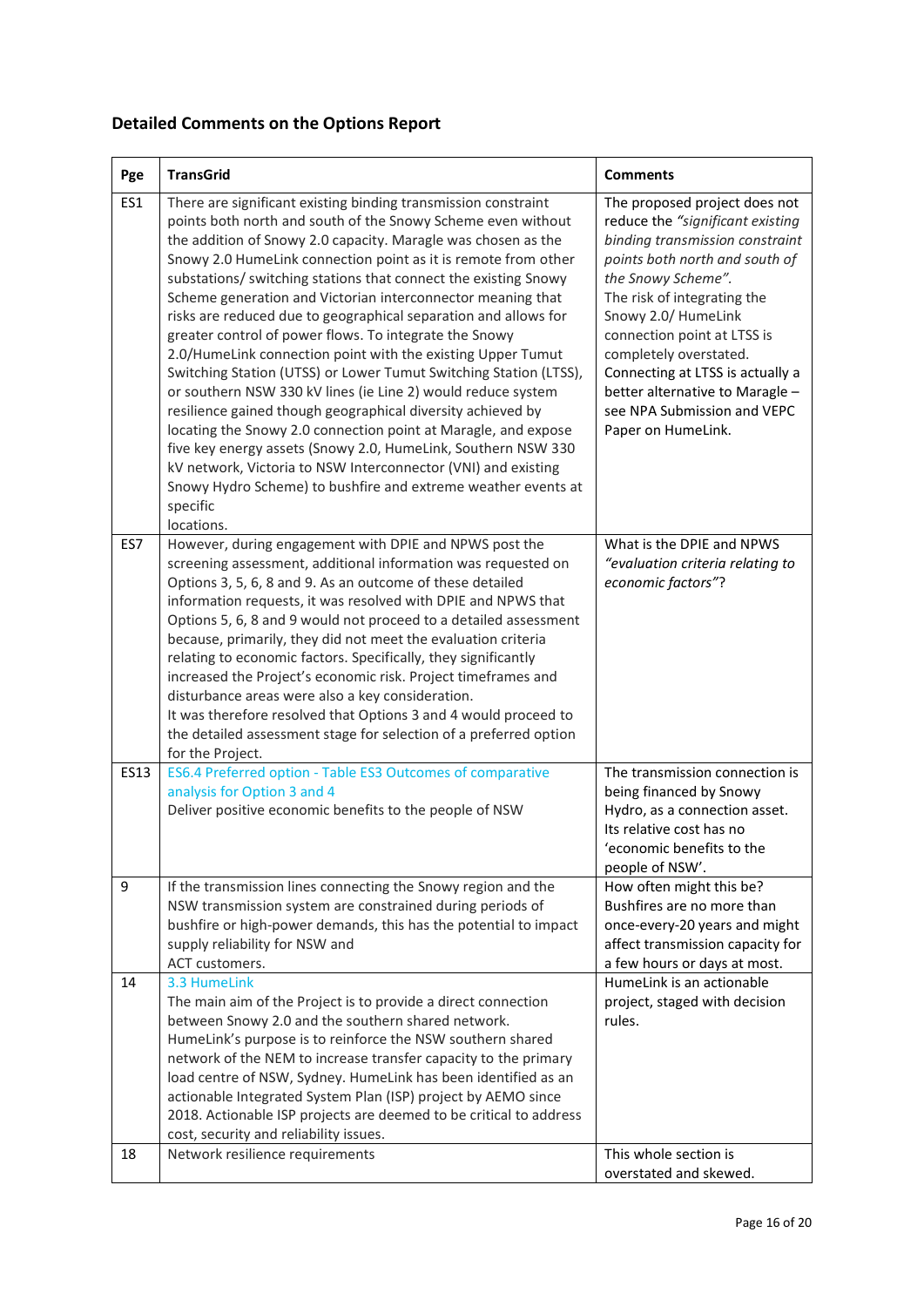| Pge | <b>TransGrid</b>                                                                                                                                                                                                                                                                                                                                                                                                                                                                                                                                                                                                                                                                                                                                                                                                                                                                                                                        | <b>Comments</b>                                                                                                                                                                                                                                                                                                                                                                                                                                                                                                   |
|-----|-----------------------------------------------------------------------------------------------------------------------------------------------------------------------------------------------------------------------------------------------------------------------------------------------------------------------------------------------------------------------------------------------------------------------------------------------------------------------------------------------------------------------------------------------------------------------------------------------------------------------------------------------------------------------------------------------------------------------------------------------------------------------------------------------------------------------------------------------------------------------------------------------------------------------------------------|-------------------------------------------------------------------------------------------------------------------------------------------------------------------------------------------------------------------------------------------------------------------------------------------------------------------------------------------------------------------------------------------------------------------------------------------------------------------------------------------------------------------|
| 24  | Having electrical separation between the new Maragle substation<br>and the existing LTSS would provide for greater control over the<br>power flow within the transmission grid. This separation enables<br>better utilisation of the 500 kV lines, which is preferred over<br>utilising the lower capacity 330 kV transmission system.                                                                                                                                                                                                                                                                                                                                                                                                                                                                                                                                                                                                  | Not sure this is correct.<br>At the extreme, you could<br>'move' Maragle to LTSS and<br>keep it electrically separate<br>from LTSS.                                                                                                                                                                                                                                                                                                                                                                               |
| 25  | ii Lower Tumut Switching Station<br>Connection of Snowy 2.0 to LTSS, and therefore also bringing<br>HumeLink into LTSS, will add to the existing high asset<br>concentration and power density in this area. The following<br>considerations are important with connection to this location:<br>It is immediately below the Talbingo Dam wall and spillway;<br>$\bullet$<br>It is exposed to bushfire and weather events;<br>$\bullet$<br>It has congested transmission exit routes and already forms a<br>$\bullet$<br>critical node in the VNI, refer to Figure 4.1; and<br>Exposes the power system to even higher disruption in<br>$\bullet$<br>extreme climate events.<br>Figure 4.4 illustrates the concentration of assets that would result<br>in having the HumeLink Snowy 2.0 connection point at LTSS. The<br>existing transmission assets are shown in yellow with the addition<br>of HumeLink connection adjacent in blue. | LTSS has minimal exposure to<br>bushfire and weather events<br>compared to Maragle.<br>Fig 4.4 shows HumeLink<br>running north adjacent to<br>existing 330 kV lines.<br>There is no reason for<br>HumeLink not to run west to<br>avoid proximity with existing<br>lines.<br>Paradoxically, TransGrid<br>proposes to locate HumeLink<br>adjacent to existing 330 kV<br>lines on the route near Tumut.<br>This poses similar bushfire<br>outage risks to those claimed<br>to be unacceptable for nearer<br>to LTSS. |
| 33  | The probability of double circuit outage event for HumeLink will<br>be managed by improved design performance and parameters to<br>reduce a double flashover event (eg improving ground resistance,<br>increasing insulation levels, installation of surge arrestors etc). The<br>reduction of power flow under the double circuit outage of<br>HumeLink is significantly lower than the reduction of power flow<br>under double circuit outage of Snowy 2.0 connection lines.                                                                                                                                                                                                                                                                                                                                                                                                                                                          | There is no reason not to<br>design the project with the<br>same parameters as HumeLink<br>to reduce the risk of a double<br>flashover event.                                                                                                                                                                                                                                                                                                                                                                     |
| 33  | i Deep cable tunnel<br>Installation of the HV cables requires special consideration in deep<br>vertical shafts                                                                                                                                                                                                                                                                                                                                                                                                                                                                                                                                                                                                                                                                                                                                                                                                                          | There should be no need for<br>deep vertical shafts. Shafts can<br>be inclined, as they are for the<br>water tunnels.                                                                                                                                                                                                                                                                                                                                                                                             |
| 35  | Figure 4.10 Surface trenched cable: typical cross section                                                                                                                                                                                                                                                                                                                                                                                                                                                                                                                                                                                                                                                                                                                                                                                                                                                                               | The figure shows a 5m wide<br>access road. The road could be<br>located above the<br>underground cables, reducing<br>the easement width to about<br>10 <sub>m</sub> .                                                                                                                                                                                                                                                                                                                                             |
| 45  | 4.7.1 Plan of Management<br>The Kosciusko National Park Plan of Management (KNP PoM) is a<br>framework which outlines objectives, principles, and policies to<br>guide the long-term management of KNP. The KNP PoM<br>recognises that HV power lines that transmit electricity produced<br>by the Snowy Scheme traverse KNP. Section 12.6.1 of the KNP<br>PoM outlines that management objectives related to<br>telecommunication and electricity infrastructure services, namely:<br>Telecommunication and electricity infrastructure are<br>managed in ways that minimise adverse impacts on the<br>values of the park and other users.<br>The policies and actions of the KNP PoM require that additional<br>telecommunication and transmission lines be located<br>underground.                                                                                                                                                    | The project should conform<br>with the POM requirement for<br>any additional transmission<br>lines to be underground.                                                                                                                                                                                                                                                                                                                                                                                             |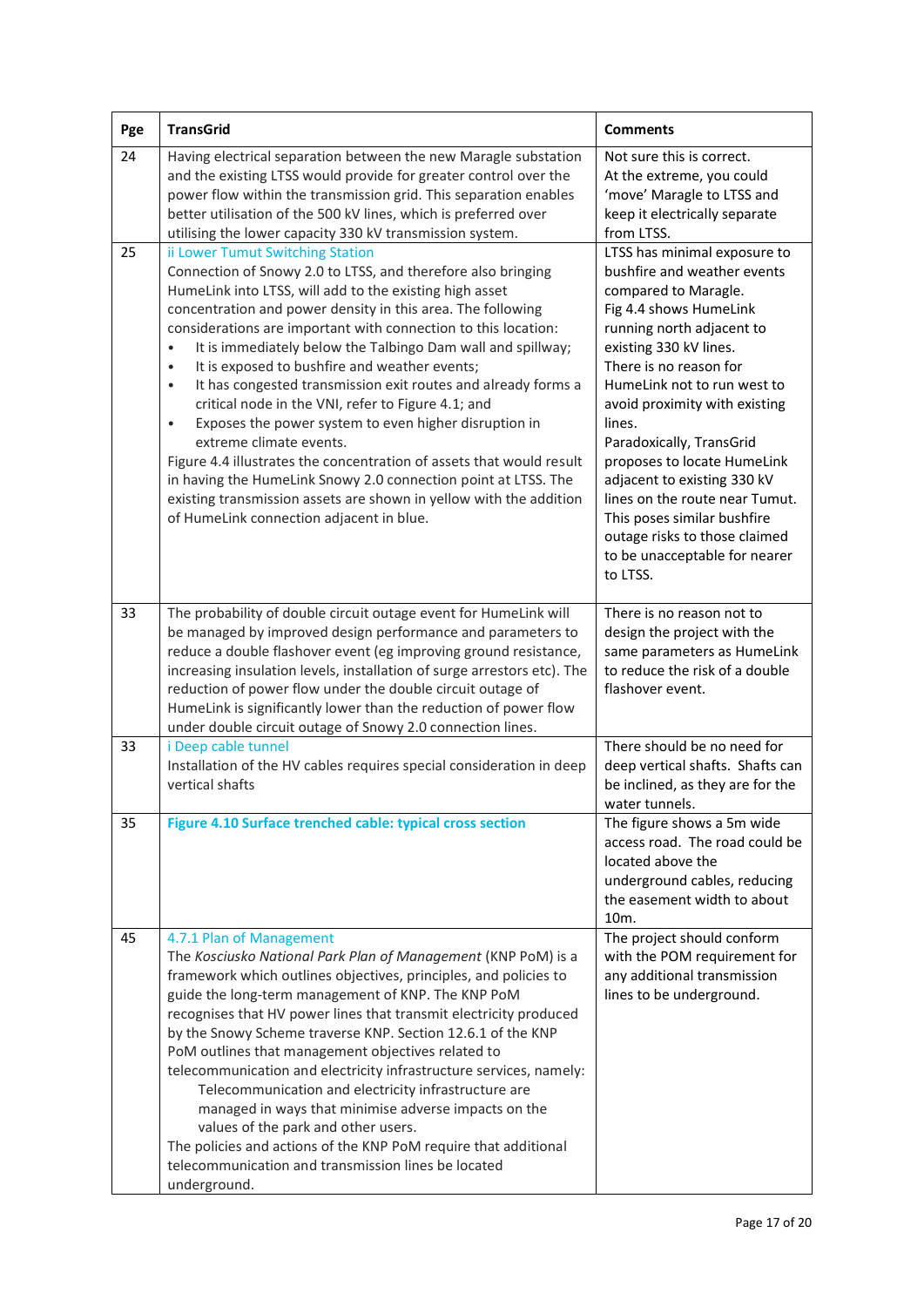| Pge | <b>TransGrid</b>                                                                                                                                                                                                                                                                                                                                                                                                                                                                                                                                                                                                                                                                                           | <b>Comments</b>                                                                                                                                                                                                                                                                                                                                                 |
|-----|------------------------------------------------------------------------------------------------------------------------------------------------------------------------------------------------------------------------------------------------------------------------------------------------------------------------------------------------------------------------------------------------------------------------------------------------------------------------------------------------------------------------------------------------------------------------------------------------------------------------------------------------------------------------------------------------------------|-----------------------------------------------------------------------------------------------------------------------------------------------------------------------------------------------------------------------------------------------------------------------------------------------------------------------------------------------------------------|
|     | As described in the EIS for the Project (Jacobs 2021), transitional<br>measures ahead of amendments to the KNP POM are in place,<br>clause 7 of Schedule 4 to the NSW Snowy Hydro Corporatisation<br>Act 1997 (SHC Act) provides that for a period of three years from<br>the first Snowy 2.0 approval (7 February 2019 for Exploratory<br>Works for Snowy 2.0), section 81(4) does not operate to prohibit<br>operations being undertaken in relation to Snowy 2.0 (which<br>includes transmission) that are not in accordance with the KNP<br>PoM. Nevertheless, it is understood that amendments to the KNP<br>PoM will be made by NPWS to reflect the requirement to connect<br>Snowy 2.0 to the grid. |                                                                                                                                                                                                                                                                                                                                                                 |
| 54  | 6.6 Option 5 - Deep cable tunnel to Line 64<br>Option 5 involves the construction of a 9 km tunnel between the<br>Lobs Hole cable yard and the proposed Maragle<br>substation and Line 64.<br>The tunnel would have an internal diameter of approximately 5 m.<br>The launch chamber at Lobs Hole would be at the bottom of a 30<br>m deep shaft. Based on an industry standard<br>design gradient of 4.5%, the retrieval chamber at Maragle would<br>be at the bottom of a 530 m deep shaft.                                                                                                                                                                                                              | Note the tunnel diameter of<br>5m is considerably smaller<br>than the 11m diameter water<br>tunnels.<br>As stated in the NPA EIS<br>submission, why not avoid the<br>530m vertical shaft with an<br>inclined tunnel (as is the case<br>with the water intake tunnel to<br>the power station).<br>Later references indicate a<br>vertical shaft of 300m (p.123). |
| 56  | 6.8 Option 7 - Horizontal directional drilling to Line 64<br>Option 7 involves HDD over a distance of approximately 9 km<br>from the Lobs Hole Cable yard to the proposed Maragle<br>substation and Line 64. It generally follows the same route as<br>Option 5.<br>Option 7 was evaluated as not being technically viable due to:<br>• its unsuitability for steep terrain; and<br>• the high probability of cable drift.                                                                                                                                                                                                                                                                                 | HDD cabling is to be installed<br>between Lobs Hole and Marica<br>in very steep terrain, possible<br>even steeper than Lobs Hole to<br>Maragle.                                                                                                                                                                                                                 |
| 57  | During operations, cables located in tunnels have a failure<br>incidence rate of approximately once every 32 years. The relative<br>risk of damage to cables because of events like fires is rare.<br>However, the average time to repair a fault is very high at<br>between four to 16 weeks.                                                                                                                                                                                                                                                                                                                                                                                                             | Cables are very reliable,<br>though take longer to repair<br>(on average once every 32<br>years – hardly a major issue).                                                                                                                                                                                                                                        |
| 59  | 6.13 Option 12 - Deep cable tunnel to Lower Tumut Switching<br><b>Station</b><br>Option 12 involves the construction of a 26 km tunnel between<br>the Lobs Hole cable yard and LTSS.<br>Option 12 was evaluated as not being technically viable due to a<br>range of reasons. Accordingly, technical calculations such as the<br>area of vegetation clearance, spoil volumes, construction schedule<br>and construction costs were not undertaken. Notwithstanding<br>this, initial estimates indicate that this option would generate<br>more than 1,000,000 m3 of spoil and take more than 7 years to<br>construct.                                                                                      | The shorter and better option<br>is a tunnel between the<br>underground power station<br>and LTSS.<br>The reasons for dismissing this<br>option are unstated.                                                                                                                                                                                                   |
| 83  | 7.6.3 Economic factors<br>The construction cost of Options 5 may be prohibitively high due<br>to the need to deep tunnel through rock for<br>approximately 9 km.<br>Similarly, any damage to underground cables is likely to result in<br>failure of transmission with high economic risk outcomes due to<br>probable time and cost needed to recommence transmission of<br>Snowy 2.0 generation.                                                                                                                                                                                                                                                                                                          | As noted above, cables in<br>tunnels are very reliable, failing<br>on average every 32 years.<br>If one cable fails there would<br>still be five other cables to<br>transmit most of the power<br>required for Snowy 2.0 for<br>pumping and generation.                                                                                                         |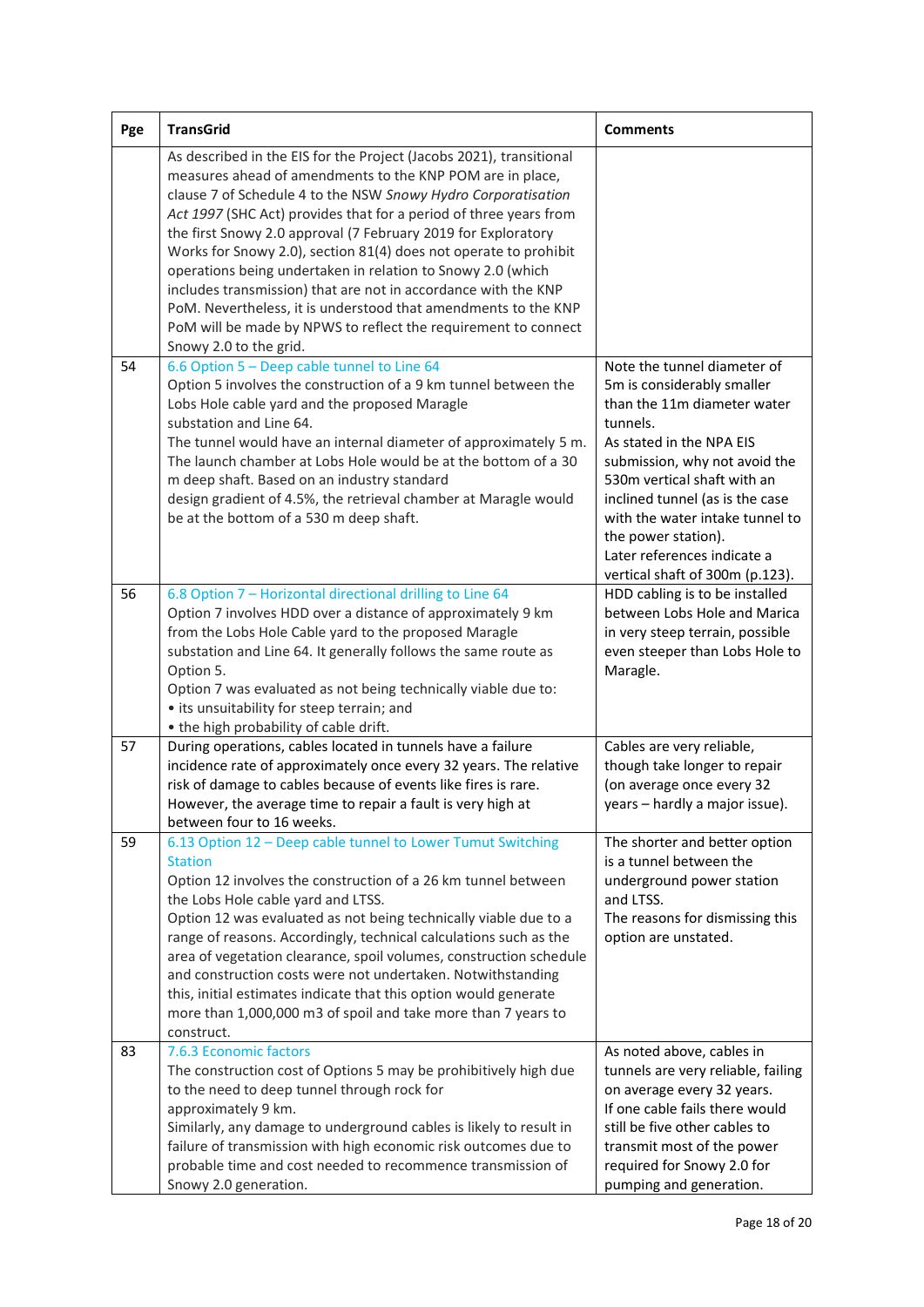| Pge | <b>TransGrid</b>                                                                                                                                                                                                                                                                                                                                                                                                                                                                                                                                                                                                                                                                                                                                                                                                                                                                                                                                             | <b>Comments</b>                                                                                                                                                                                                                                                                  |
|-----|--------------------------------------------------------------------------------------------------------------------------------------------------------------------------------------------------------------------------------------------------------------------------------------------------------------------------------------------------------------------------------------------------------------------------------------------------------------------------------------------------------------------------------------------------------------------------------------------------------------------------------------------------------------------------------------------------------------------------------------------------------------------------------------------------------------------------------------------------------------------------------------------------------------------------------------------------------------|----------------------------------------------------------------------------------------------------------------------------------------------------------------------------------------------------------------------------------------------------------------------------------|
| 104 | 7.13 Option 12 - Tunnel to Lower Tumut Switching Station<br>A new substation is required in KNP along with five sets of cables<br>within the tunnel.<br>Based on Project development commencement date of 2017, this<br>option has a very high risk of achieving connection for first power<br>generation of Snowy 2.0 given risk profile for tunnel excavation,<br>even though two TBMs are proposed.<br>Option 12 will decrease the resilience and reliability of electricity<br>within the NEM as it leads to an overconcentration of generation<br>capacity in a single location (LTSS).<br>Overall, this option is not viable in terms of network and<br>connectivity constraints.                                                                                                                                                                                                                                                                      | No new substation is required<br>in KNP. In fact Lobs Hole<br>Switchyard is not required at<br>all.<br>Snowy 2.0 is already running<br>more than six months behind<br>schedule.<br>Option 12 will increase the<br>resilience and reliability of the<br>NEM - see NPA Submission. |
| 109 | 8.2.1 Number of circuits<br>Building Option 3 with only three circuits does not work due to<br>stability limits. The actual thermal capacity of the<br>line/s is not the limiting factor. The stability limit is estimated to<br>be between 700 and 1,000 MW with detailed network modelling<br>normally required to determine stability limits for configurations.<br>The loss of the double circuit line when pumping or generating (up<br>to 2,000 MW) would mean that up to 1,300 MW of load or<br>generation would be lost and is well above the estimated stability<br>limit. This size of loss of generation or<br>load is significant to the security of the NEM and will be larger<br>than the existing biggest generation in the network<br>and can lead to widespread loss of supply and load. In contrast,<br>the configuration with four circuits would only lose<br>about 700 MW and is within the current operating parameters of<br>the NEM. | The loss of the HumeLink<br>double-circuit line would be far<br>more serious than the loss of<br>the connection between Lobs<br>Hole and Maragle.                                                                                                                                |
| 127 | a Ampacity ratings<br>The total power requirement is 2,550 MVA at an n-1 security of<br>supply standard. A preliminary cable study identified<br>that to maintain practical cable trench and tunnel sizes and<br>ensure that the maximum conductor sizes are not<br>exceeded due to overheating, five circuits (rated at 638 MVA<br>each) are needed.                                                                                                                                                                                                                                                                                                                                                                                                                                                                                                                                                                                                        | As stated in NPA's EIS<br>submission, the logical<br>arrangement is to extend the<br>six cables from the station to<br>Maragle (3km), thereby<br>avoiding the need for Lobs<br>Hole switchyard.                                                                                  |
| 140 | 8.7.3 Cost breakdown                                                                                                                                                                                                                                                                                                                                                                                                                                                                                                                                                                                                                                                                                                                                                                                                                                                                                                                                         | The cost breakdown does not<br>include the different costs of<br>Lobs Hole Switching Yard,<br>which is higher for overhead<br>than underground circuits.                                                                                                                         |
| 149 | The transmission line will be suspended by approximately 42 steel<br>lattice towers (21 pairs) approximately every 400-500 m along the<br>route. The towers will be approximately 75 m high.                                                                                                                                                                                                                                                                                                                                                                                                                                                                                                                                                                                                                                                                                                                                                                 | This contradicts the<br>Submissions Report, which<br>states that no towers will be<br>75m high, with the average<br>being 56.43m.                                                                                                                                                |
| 157 | After consultation with DPIE and NPWS, it was resolved that<br>Options 5, 6, 8 and 9 would not proceed to a detailed<br>assessment as, primarily, they did not meet the evaluation criteria<br>relating to economic factors, specifically they<br>significantly increased the Project's economic risk. Timeframes<br>and disturbance areas were also a key consideration.                                                                                                                                                                                                                                                                                                                                                                                                                                                                                                                                                                                    | The underground options were<br>eliminated as they were too<br>costly.                                                                                                                                                                                                           |
| 158 | Option 4 is the preferred option for the Project as it would be<br>more cost efficient, thereby delivering positive economic benefits<br>to the people of NSW and reducing project economic risk.                                                                                                                                                                                                                                                                                                                                                                                                                                                                                                                                                                                                                                                                                                                                                            | The transmission connection is<br>being financed by Snowy<br>Hydro, as a connection asset.                                                                                                                                                                                       |